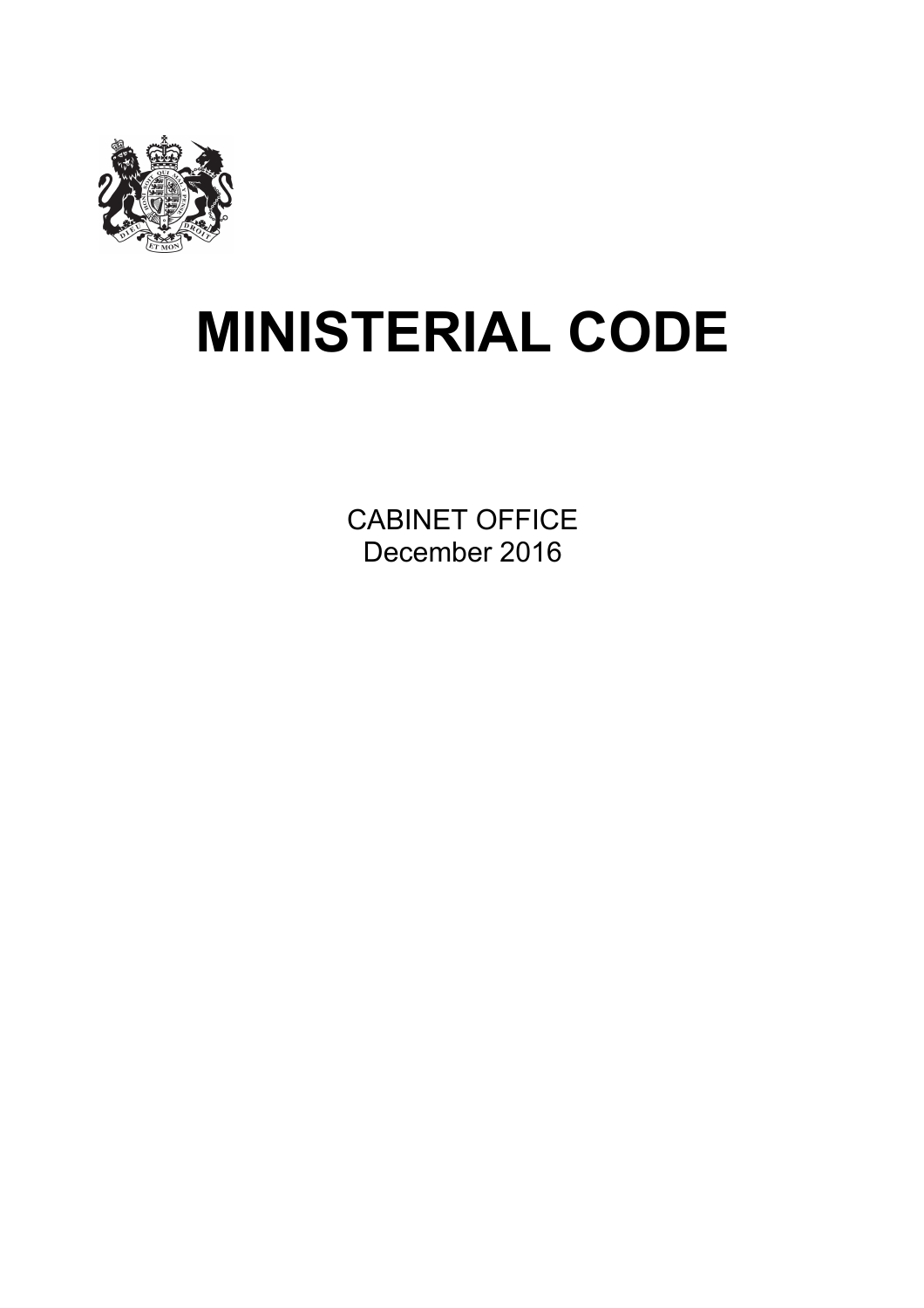# **MINISTERIAL CODE**

# **Foreword by**

# *The Prime Minister*

 The mission of this government is to build a country that works for everyone, not just the privileged few. That means putting ourselves firmly at the service of ordinary working people across the nation who are looking to us to step up and take the big decisions necessary to guide our country through this period of great national change.

 That is what politics is all about: taking the big decisions, serving the people, getting on with the job. It's why I have spoken of the need to recognise the good that Government can do and of what an enormous privilege it is to have the chance to serve the public in this way.

 This Code sets out the standards of behaviour expected from all those who serve in Government. The values it promotes should underpin our conduct as we tackle the challenges of our times and seek to build that fairer Britain, a country of genuine opportunity for all where everyone plays by the same rules. In abiding by it, we will show that Government can be a force for good and that people can trust us to get on with the job and deliver the change they need.

 **THERESA MAY**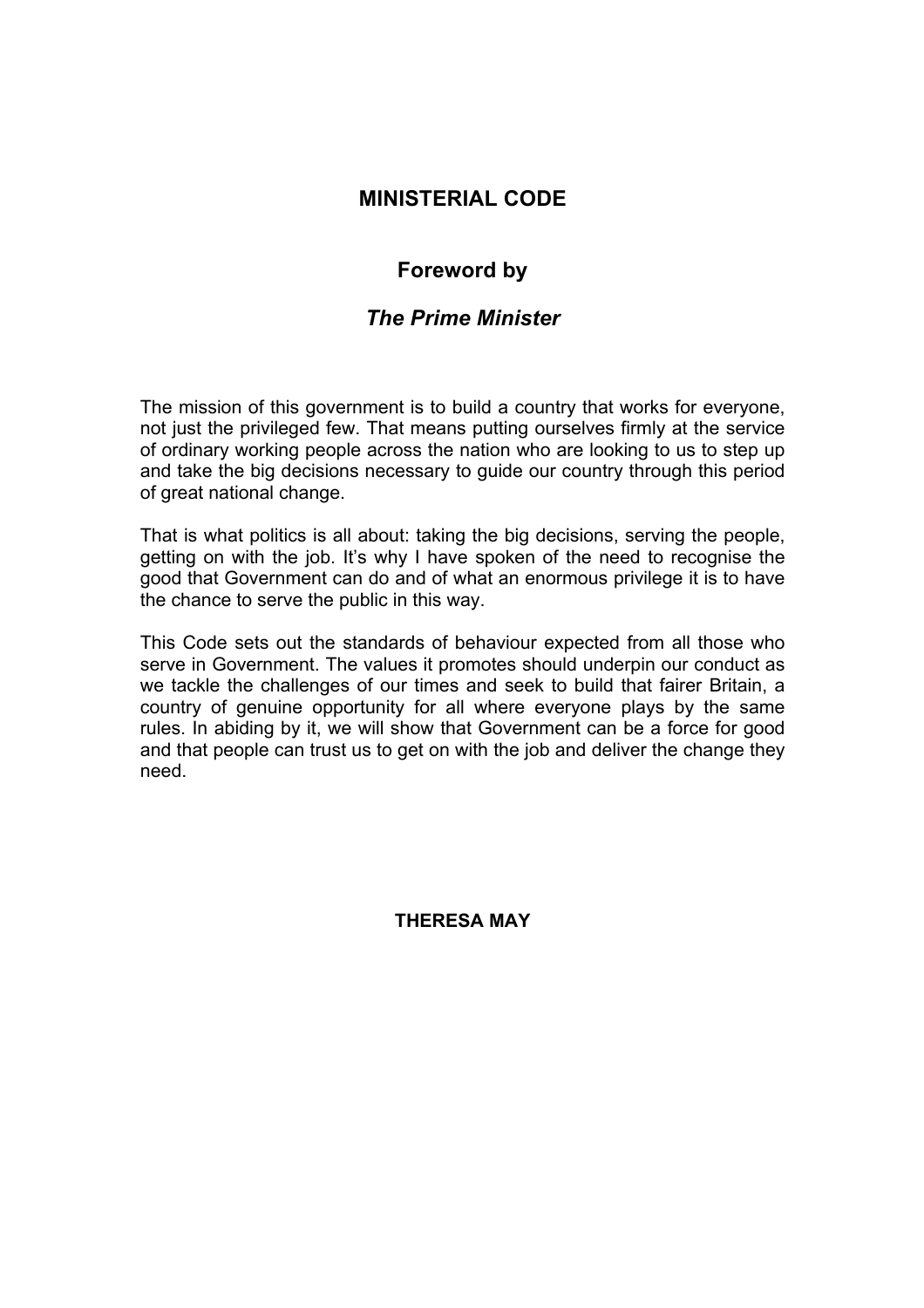# **MINISTERIAL CODE**  INDEX

| <b>Section</b> |                                                                                                                                                                                                                                                                                                                     | Page                                                       |
|----------------|---------------------------------------------------------------------------------------------------------------------------------------------------------------------------------------------------------------------------------------------------------------------------------------------------------------------|------------------------------------------------------------|
| 1              | <b>MINISTERS OF THE CROWN</b>                                                                                                                                                                                                                                                                                       | $1 - 2$                                                    |
|                | General principle                                                                                                                                                                                                                                                                                                   | 1                                                          |
| $\overline{2}$ | <b>MINISTERS AND THE GOVERNMENT</b>                                                                                                                                                                                                                                                                                 | $3-5$                                                      |
|                | General principle<br><b>Cabinet and Ministerial Committee business</b><br>Collective responsibility<br>Attendance at Cabinet and Cabinet Committees<br>Publication of policy statements and consultation<br>papers<br><b>Cabinet documents</b><br>Access by former Ministers to official papers<br>The Law Officers | 3<br>3<br>3<br>$\overline{\mathbf{4}}$<br>4<br>4<br>4<br>5 |
| 3              | <b>MINISTERS AND APPOINTMENTS</b>                                                                                                                                                                                                                                                                                   | $6 - 8$                                                    |
|                | General principle<br>Special advisers<br>Departmental boards<br><b>Parliamentary Private Secretaries</b>                                                                                                                                                                                                            | 6<br>6<br>$\,6$<br>$\overline{7}$                          |
| 4              | <b>MINISTERS AND THEIR DEPARTMENTS</b>                                                                                                                                                                                                                                                                              | $9 - 10$                                                   |
|                | General principle<br>Approval criteria<br>Ministers outside the Cabinet<br>Arrangements during absence from London<br>Royal Commissions / Public Inquiries                                                                                                                                                          | 9<br>$\mathbf{Q}$<br>9<br>10<br>10                         |
| 5              | <b>MINISTERS AND CIVIL SERVANTS</b>                                                                                                                                                                                                                                                                                 | 11-12                                                      |
|                | General principle<br>The role of the Accounting Officer                                                                                                                                                                                                                                                             | 11<br>11                                                   |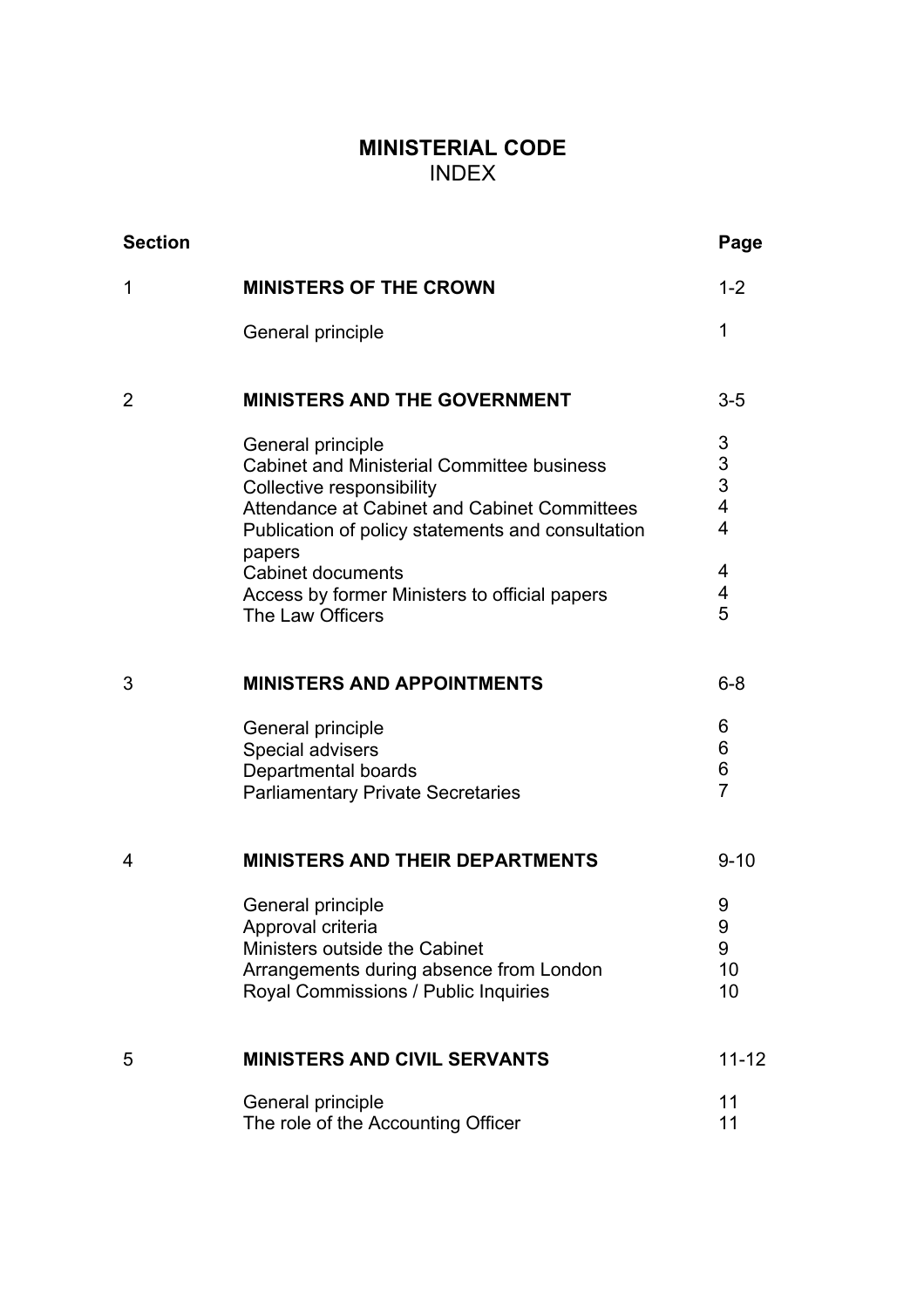|   | <b>Senior Responsible Owners</b><br>Former Accounting Officers and Senior<br><b>Responsible Owners</b>                                                                                                                                                                 | 12<br>12 <sup>2</sup>                        |
|---|------------------------------------------------------------------------------------------------------------------------------------------------------------------------------------------------------------------------------------------------------------------------|----------------------------------------------|
| 6 | <b>MINISTERS' CONSTITUENCY AND PARTY</b><br><b>INTERESTS</b>                                                                                                                                                                                                           | $13 - 14$                                    |
|   | General principle<br>Use of Government property / resources<br>Constituency interests<br>Lottery bids<br><b>Parliamentary Commissioner for Administration</b><br>(Ombudsman) cases                                                                                     | 13<br>13<br>13<br>14<br>14                   |
| 7 | <b>MINISTERS' PRIVATE INTERESTS</b>                                                                                                                                                                                                                                    | $15 - 18$                                    |
|   | General principle<br>Responsibility for avoiding a conflict<br>Procedure for declaring financial interests<br><b>Official Residences</b><br>Public appointments / association with non-Public<br><b>Bodies</b>                                                         | 15<br>15<br>15<br>16<br>16                   |
|   | <b>Non-Public Bodies</b><br>Membership of Select Committees / All Party                                                                                                                                                                                                | 16<br>16                                     |
|   | <b>Parliamentary Groups</b><br><b>Trade Unions</b><br>Legal proceedings<br>Nomination for prizes and awards including foreign                                                                                                                                          | 17<br>17<br>17                               |
|   | decorations<br>Acceptance of gifts and hospitality<br>Acceptance of appointments / jobs after leaving<br>ministerial office                                                                                                                                            | 17<br>18                                     |
| 8 | <b>MINISTERS AND THE PRESENTATION OF POLICY</b>                                                                                                                                                                                                                        | 19-21                                        |
|   | General principle<br>Media, interviews, speeches, press articles etc.<br>Payment for speeches, media articles etc<br>Books / Memoirs<br>Participation in surveys<br>Publication of White and Consultation papers<br>Complaints<br>Meetings with external organisations | 19<br>19<br>20<br>20<br>20<br>20<br>20<br>21 |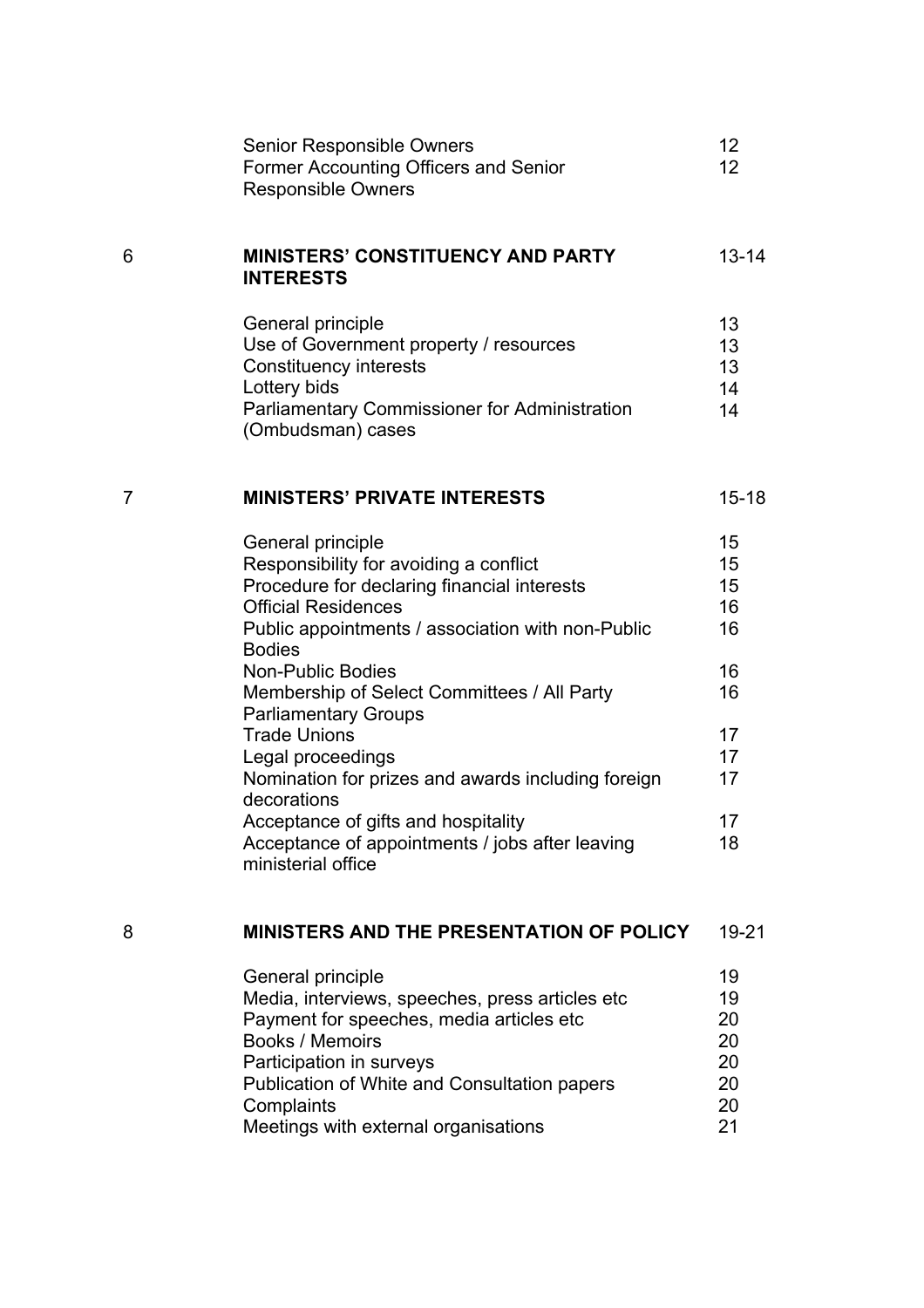<span id="page-4-0"></span>

|                 | <b>Statistics / Pre-Release Access</b>                                                                                                                                                                                                                     | 21                                                 |
|-----------------|------------------------------------------------------------------------------------------------------------------------------------------------------------------------------------------------------------------------------------------------------------|----------------------------------------------------|
| 9               | <b>MINISTERS AND PARLIAMENT</b>                                                                                                                                                                                                                            | 22                                                 |
|                 | General principle<br>Timing and form of announcement<br><b>Oral Statements</b><br><b>Select Committee Reports</b>                                                                                                                                          | 22<br>22<br>22<br>22                               |
| 10              | <b>TRAVEL BY MINISTERS</b>                                                                                                                                                                                                                                 | $23 - 25$                                          |
|                 | General principle<br>Overseas visits<br>Non-scheduled flights<br>Ministers recalled from abroad<br><b>UK visits</b><br>Use of official cars<br><b>Party Political occasions</b><br>Air miles / loyalty points<br>Travelling expenses of spouses / partners | 23<br>23<br>23<br>24<br>24<br>24<br>24<br>25<br>25 |
| <b>ANNEX A:</b> | THE SEVEN PRINCIPLES OF PUBLIC LIFE                                                                                                                                                                                                                        | 26                                                 |
| <b>ANNEX B:</b> | THE BUSINESS APPOINTMENT RULES                                                                                                                                                                                                                             | 27                                                 |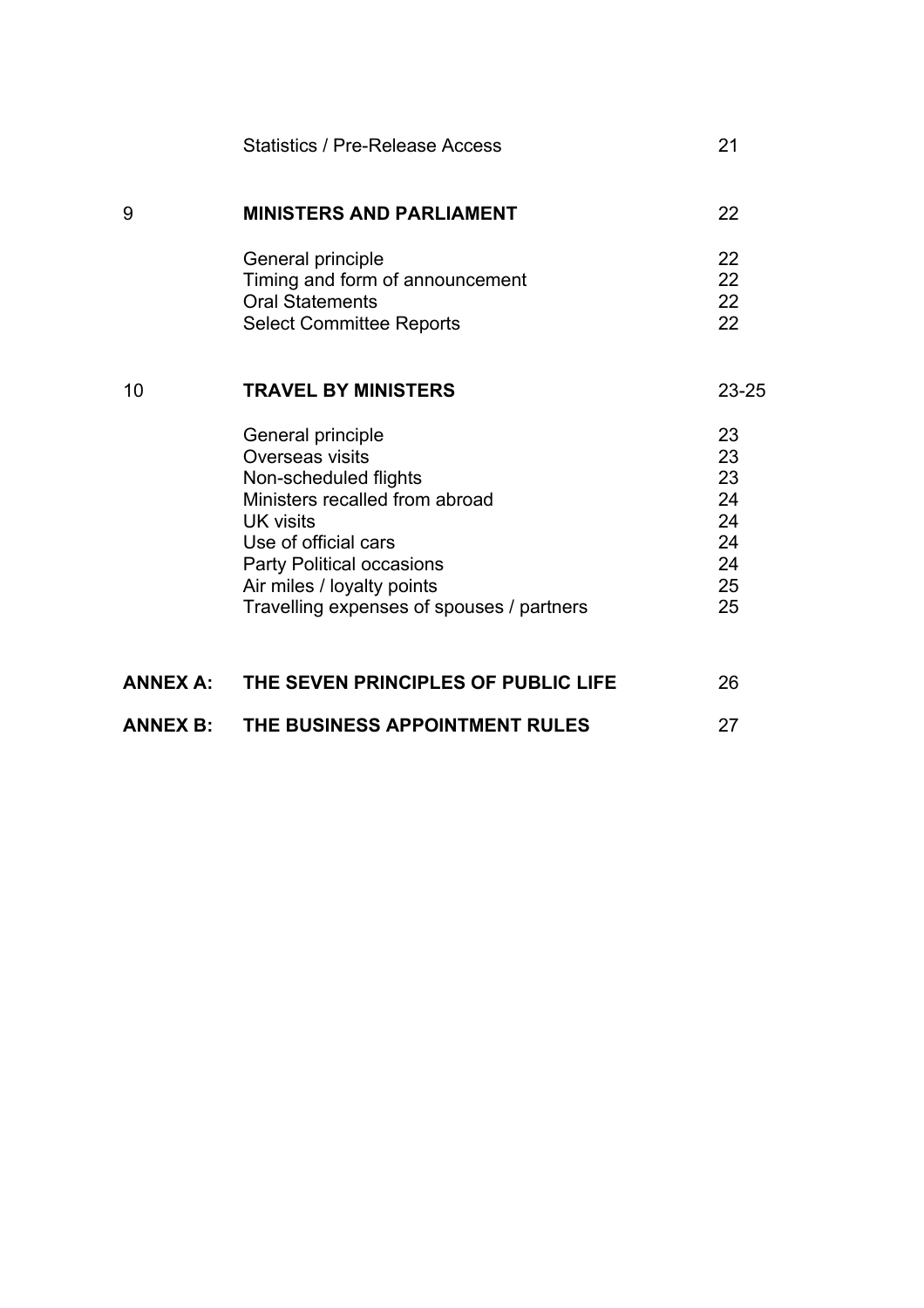#### **MINISTERIAL CODE**

#### **1 MINISTERS OF THE CROWN**

 **General 1.1 Ministers of the Crown are expected to behave in a principle way that upholds the highest standards of propriety.** 

> 1.2 The *Ministerial Code* should be read against the background of the overarching duty on Ministers to comply with the law and to protect the integrity of public life. They are expected to observe the *Seven Principles of Public Life* set out at Annex A, and the following principles of Ministerial conduct:

> > $\mathbf{a}$  all Government Ministers; The principle of collective responsibility applies to

> > b. Ministers have a duty to Parliament to account, and be held to account, for the policies, decisions and actions of their departments and agencies;

> > $\mathbf{c}$  accurate and truthful information to Parliament, correcting any inadvertent error at the earliest knowinaly Parliament will be expected to offer their resignation to the Prime Minister; It is of paramount importance that Ministers give opportunity. Ministers who knowingly mislead

> > d. Ministers should be as open as possible with Parliament and the public, refusing to provide information only when disclosure would not be in the public interest, which should be decided in accordance with the relevant statutes and the *Freedom of Information Act 2000*;

> > e. Ministers should similarly require civil servants who give evidence before Parliamentary Committees on their behalf and under their direction to be as helpful as possible in providing accurate, truthful and full information in accordance with the duties and responsibilities of civil servants as set out in the *Civil Service Code*;

> > f. Ministers must ensure that no conflict arises, or appears to arise, between their public duties and their private interests;

> > g. Ministers should not accept any gift or hospitality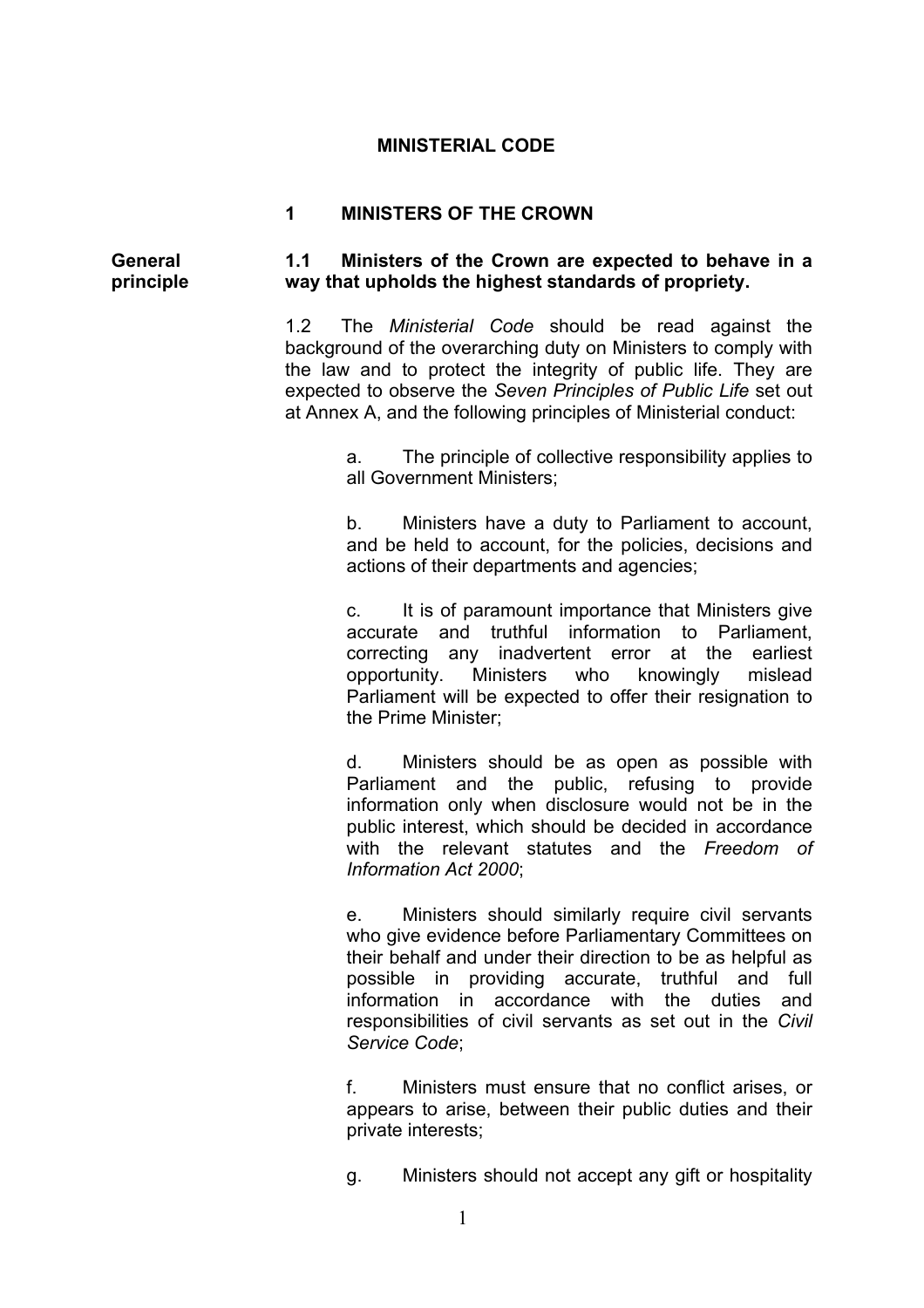which compromise their judgement or place them under an might, or might reasonably appear to, improper obligation;

 h. Ministers in the House of Commons must keep Member: separate their roles as Minister and constituency

Member;<br>i. Ministers must not use government resources for Party political purposes; and

 **j.** Ministers must uphold the political impartiality of the Civil Service and not ask civil servants to act in any way which would conflict with the *Civil Service Code* as set out in the *Constitutional Reform and Governance Act 2010*.

 $1.3$  to enforce the Code. If there is an allegation about a breach of Secretary feels that it warrants further investigation, he will refer the matter to the independent adviser on Ministers' interests. It is not the role of the Cabinet Secretary or other officials the Code, and the Prime Minister, having consulted the Cabinet

 $14$  should act and arrange their affairs in order to uphold these standards. It lists the principles which may apply in particular situations. It applies to all members of the Government and covers Parliamentary Private Secretaries in paragraphs 3.7 – The Code provides guidance to Ministers on how they 3.12.

 1.5 Ministers are personally responsible for deciding how to act and conduct themselves in the light of the Code and for justifying their actions and conduct to Parliament and the public. However, Ministers only remain in office for so long as they retain the confidence of the Prime Minister. She is the ultimate judge of the standards of behaviour expected of a Minister and the appropriate consequences of a breach of those standards.

 1.6 Ministers must also comply at all times with the requirements which Parliament itself has laid down in relation to the accountability and responsibility of Ministers. For Ministers in the Commons, these are set by the Resolution carried on 19 March 1997 (*Official Report* columns 1046-47), the terms of which are repeated at b. to e. above. For Ministers in the Lords, the Resolution can be found in the *Official Report* of 20 March 1997 column 1057. Ministers must also comply with the Codes of Conduct for their respective Houses and also any requirements placed on them by the Independent Parliamentary Standards Authority.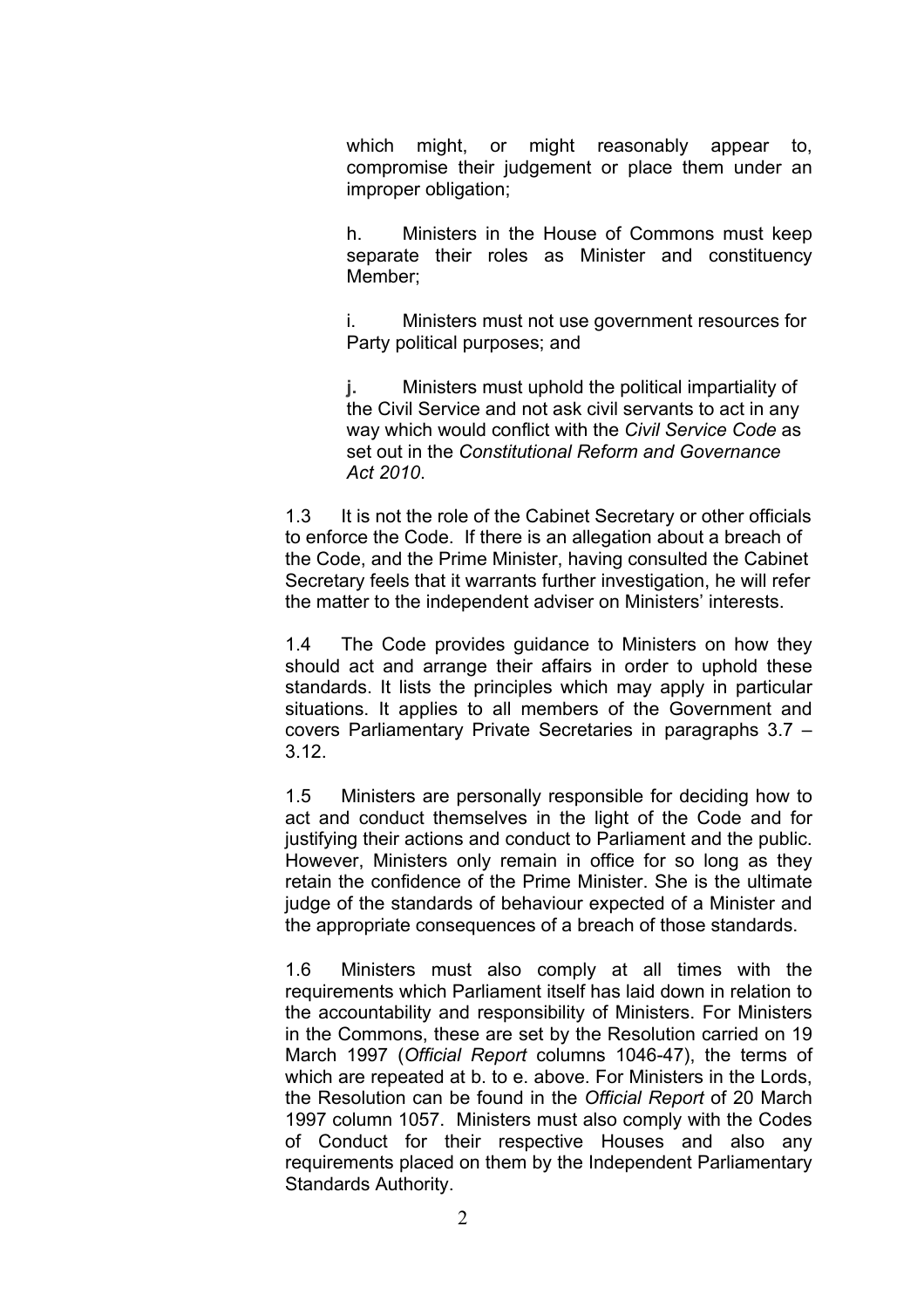**2 MINISTERS AND THE GOVERNMENT**

 $2.1$  **that Ministers should be able to express their views frankly in the expectation that they can argue freely in private while maintaining a united front when decisions have been reached. This in turn requires that the privacy of opinions** expressed in  **including in correspondence, should be maintained. General principle 2.1 The principle of collective responsibility requires Cabinet and Ministerial Committees,** 

**Committee business** 

 consists in the main of: **Cabinet and Ministerial**  The business of the Cabinet and Ministerial Committees

- a. questions which significantly engage the collective responsibility of the Government because they raise major issues of policy or because they are of critical importance to the public;
	- b. questions on which there is an unresolved argument between departments.

 2.3 The internal process through which a decision has been made, or the level of Committee by which it was taken should not be disclosed. Decisions reached by the Cabinet or Ministerial Committees are binding on all members of the Government. They are, however, normally announced and explained as the decision of the Minister concerned. On occasion, it may be desirable to emphasise the importance of a decision by stating specifically that it is the decision of Her Majesty's Government. This, however, is the exception rather than the rule. Ministers also have an obligation to ensure decisions agreed in Cabinet and Cabinet Committees (and in **Collective responsibility**  write-rounds) are implemented.

> 2.4 Matters wholly within the responsibility of a single Minister and which do not significantly engage collective responsibility need not be brought to the Cabinet or to a Ministerial Committee unless the Minister wishes to inform his colleagues or to have their advice. No definitive criteria can be given for issues which engage collective responsibility. The Cabinet Secretariats can advise where departments are unsure, however, the final decision rests with the Prime Minister. When there is a difference between departments, it should not be referred to the Cabinet until other means of resolving it have been exhausted. It is the responsibility of the initiating department to ensure that proposals have been discussed with other interested departments and the outcome of these discussions should be reflected in the memorandum or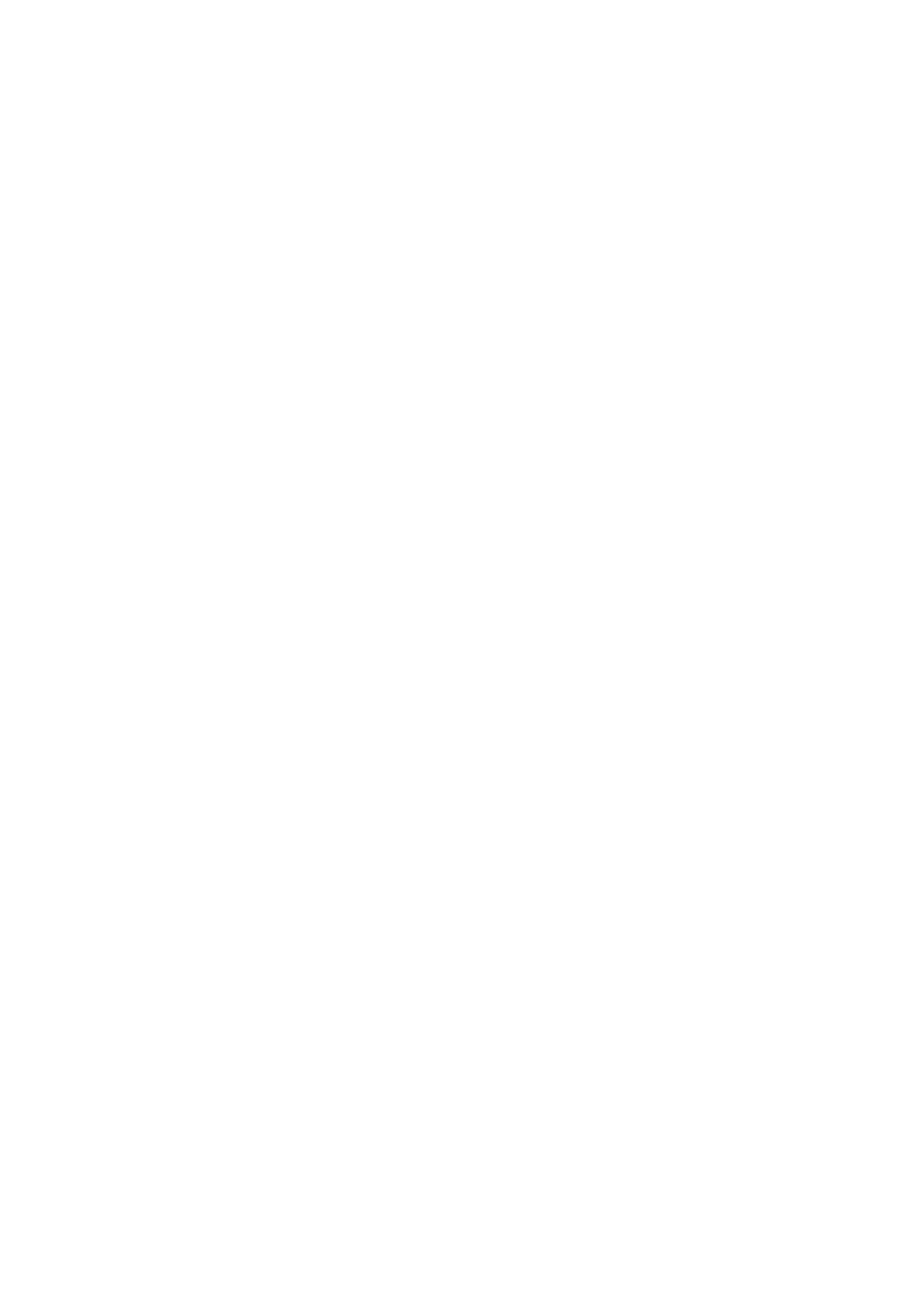|   | <b>Senior Responsible Owners</b><br><b>Former Accounting Officers and Senior</b><br><b>Responsible Owners</b>                                                                                                                                                                                                                                                                                                                                                                                                                                                                  | 12<br>12                                                             |
|---|--------------------------------------------------------------------------------------------------------------------------------------------------------------------------------------------------------------------------------------------------------------------------------------------------------------------------------------------------------------------------------------------------------------------------------------------------------------------------------------------------------------------------------------------------------------------------------|----------------------------------------------------------------------|
| 6 | <b>MINISTERS' CONSTITUENCIAND PARTO</b><br><b>INTERESTS</b>                                                                                                                                                                                                                                                                                                                                                                                                                                                                                                                    | 13-14                                                                |
|   | <b>General principle</b><br>Use of Government property / resources<br><b>Constituency interests</b><br><b>Lottery bids</b><br><b>Parliamentary Commissioner for Administration</b><br>(Ombudsman) cases                                                                                                                                                                                                                                                                                                                                                                        | 13<br>13<br>13<br>14<br>14                                           |
| 7 | <b>MINISTERS' PRIVATE INTERESTS</b>                                                                                                                                                                                                                                                                                                                                                                                                                                                                                                                                            | $15 - 18$                                                            |
|   | <b>General principle</b><br>Responsibility for avoiding a conflict<br>Procedure for declaring financial interests<br><b>Official Residences</b><br>Public appointments / association with non-Public<br><b>Bodies</b><br><b>Non-Public Bodies</b><br><b>Membership of Select Committees / All Party</b><br><b>Parliamentary Groups</b><br><b>Trade Unions</b><br><b>Legal proceedings</b><br>Nomination for prizes and awards including foreign<br>decorations<br>Acceptance of gifts and hospitality<br>Acceptance of appointments / jobs after leaving<br>ministerial office | 15<br>15<br>15<br>16<br>16<br>16<br>16<br>17<br>17<br>17<br>17<br>18 |
| 8 | MINISTERS AND THE PRESENTATION OF POLICO                                                                                                                                                                                                                                                                                                                                                                                                                                                                                                                                       | 19-21                                                                |
|   | <b>General principle</b><br>Media, interviews, speeches, press articles etc<br>Payment for speeches, media articles etc<br><b>Books / Memoirs</b><br><b>Participation in surveys</b><br><b>Publication of White and Consultation papers</b><br><b>Complaints</b><br><b>Meetings with external organisations</b>                                                                                                                                                                                                                                                                | 19<br>19<br>20<br>20<br>20<br>20<br>20<br>21                         |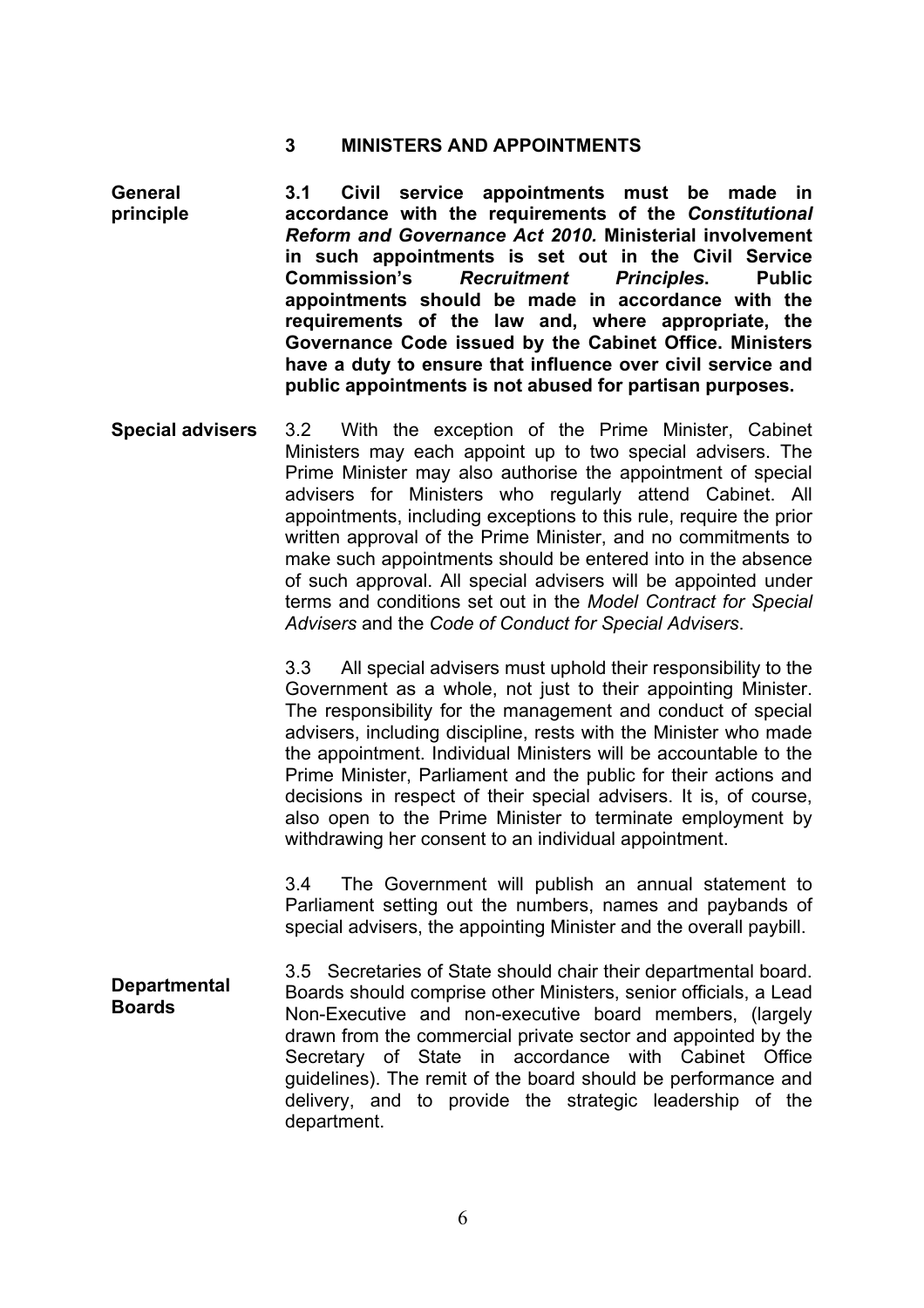3.6 Cabinet Ministers and Ministers of State may appoint Parliamentary Private Secretaries. All appointments require the prior written approval of the Prime Minister. The Chief Whip should also be consulted and no commitments to make such appointments should be entered into until such approval is received.

**Parliamentary**

**Private Secretaries** 

> 3.7 Parliamentary Private Secretaries are not members of the Government. However, they must ensure that no conflict arises, or appears to arise, between their role as a Parliamentary Private Secretary, and their private interests.

> 3.8 Official information given to them should generally be limited to what is necessary for the discharge of their Parliamentary and political duties. This need not preclude them from being brought into departmental discussions where appropriate, but any such access should be approved by the relevant appointing Minister. They should not have access to information classified at secret or above. Any proposal to visit a secure government establishment requires the approval of the Head of the establishment.

> 3.9 Parliamentary Private Secretaries are expected to support the Government in divisions in the House. No Parliamentary Private Secretary who votes against the Government can retain his or her position.

> 3.10 Parliamentary Private Secretaries should not make statements in the House nor put Questions on matters affecting the department with which they are connected. They are not precluded from serving on Select Committees, but they should withdraw from any involvement with inquiries into their appointing Minister's department, and they should avoid associating themselves with recommendations critical of or embarrassing to the Government. They should also exercise discretion in any statements outside the House.

> 3.11 Where it is proposed to take a Parliamentary Private Secretary or other Parliamentarian on an official visit overseas, the Prime Minister's approval is required. Official overseas travel by a Parliamentary Private Secretary, or other Parliamentarians, should be exceptional.

> 3.12 Parliamentary Private Secretaries, particularly those in departments with planning responsibilities, should take special care when making representations to Ministers about planning issues. In particular, they should not discuss planning cases with interested parties or imply that they have any influence over planning decisions. In representing their constituency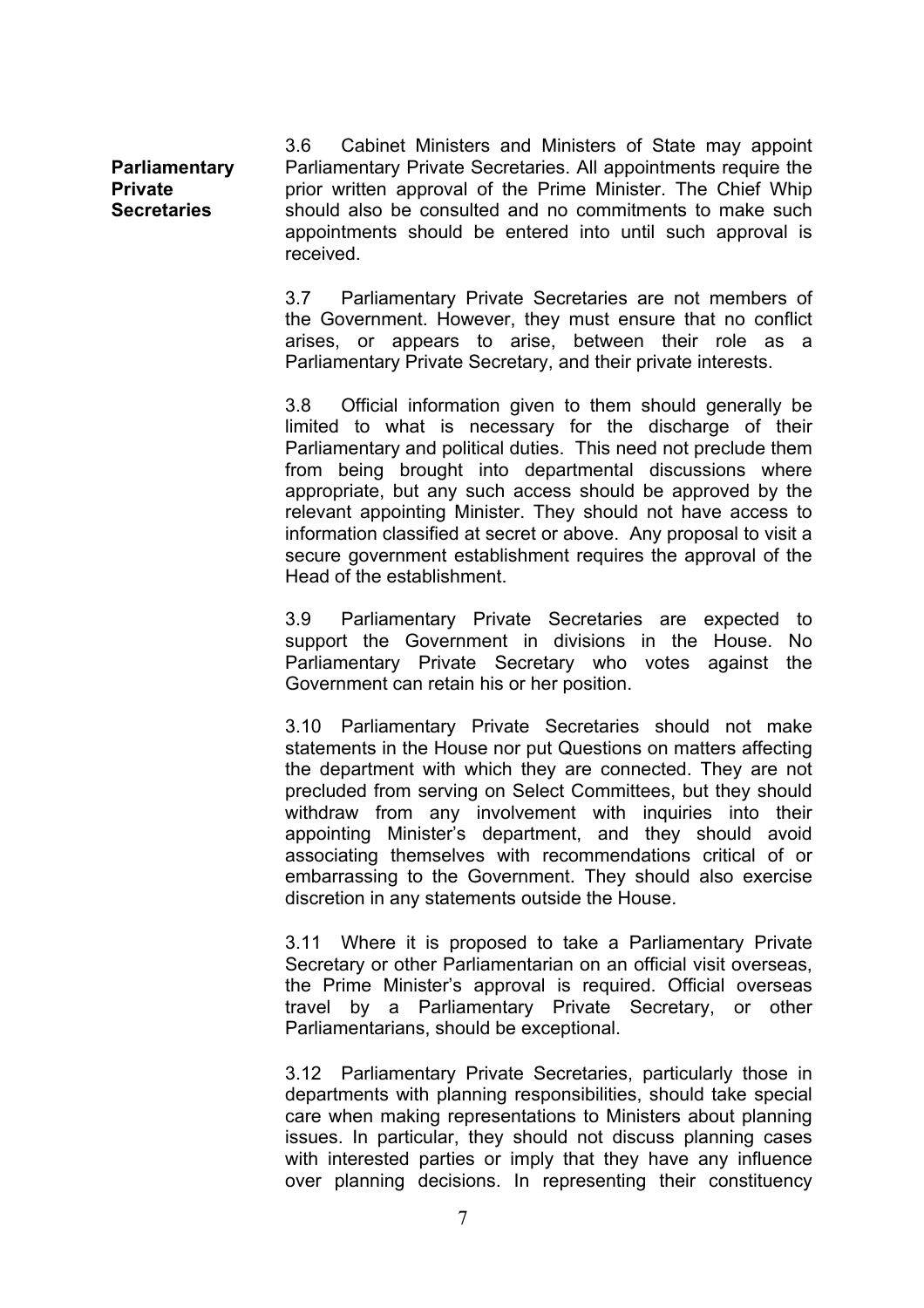interests they should abide by the guidance in section 6 of this Code. Permanent Secretaries should be advised of any such interests.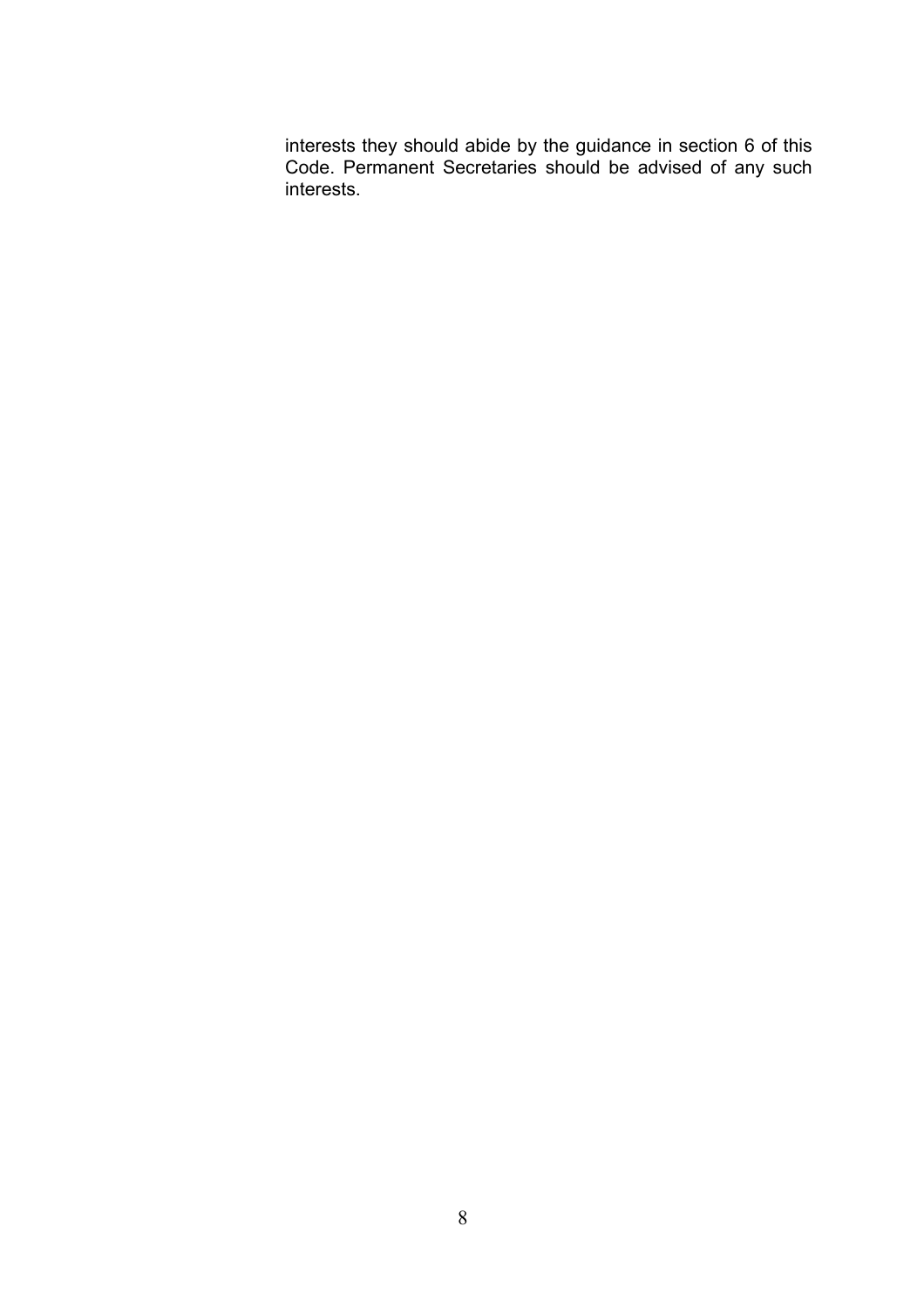#### **4 MINISTERS AND THEIR DEPARTMENTS**

 **organisation of the executive and the allocation of functions between Ministers in charge of departments. General principle 4.1 The Prime Minister is responsible for the overall** 

 4.2 The Prime Minister's approval must be sought where changes are proposed that affect this allocation and the responsibilities for the discharge of ministerial functions. This applies whether the functions in question are derived from statute or from the exercise of the Royal Prerogative, or are **Approval criteria**  general administrative responsibilities.

> 4.3 The Prime Minister's written approval must be sought where it is proposed to transfer functions:

> unless the changes are de minimis, can be made administratively and do not justify public announcement. a. between Ministers in charge of departments

> when the change is likely to be politically sensitive or to raise wider issues of policy or organisation. b. within the field of responsibility of one Minister

> when a change in ministerial titles is involved. c. between junior Ministers within a department

> 4.4 In addition, the Prime Minister's written approval should be sought for proposals to allocate new functions to a particular Minister where the function does not fall wholly within the field of responsibilities of one Minister, or where there is disagreement about who should be responsible.

> 4.5 Unresolved disputes concerning the allocation of functions should be referred to the Cabinet Secretary before a submission is made to the Prime Minister.

 **Ministers outside**  accountable to Parliament for the exercise of the powers on which the administration of that department depends. The Minister's authority may, however, be delegated to a Minister of State, a Parliamentary Secretary, or to an official. It is desirable that Ministers in charge should devolve to their junior Ministers responsibility for a defined range of departmental work, particularly in connection with Parliament. A Minister's proposal for the assignment of duties to junior Ministers, together with any proposed "courtesy titles" descriptive of their duties should **the Cabinet**  4.6 The Minister in charge of a department is solely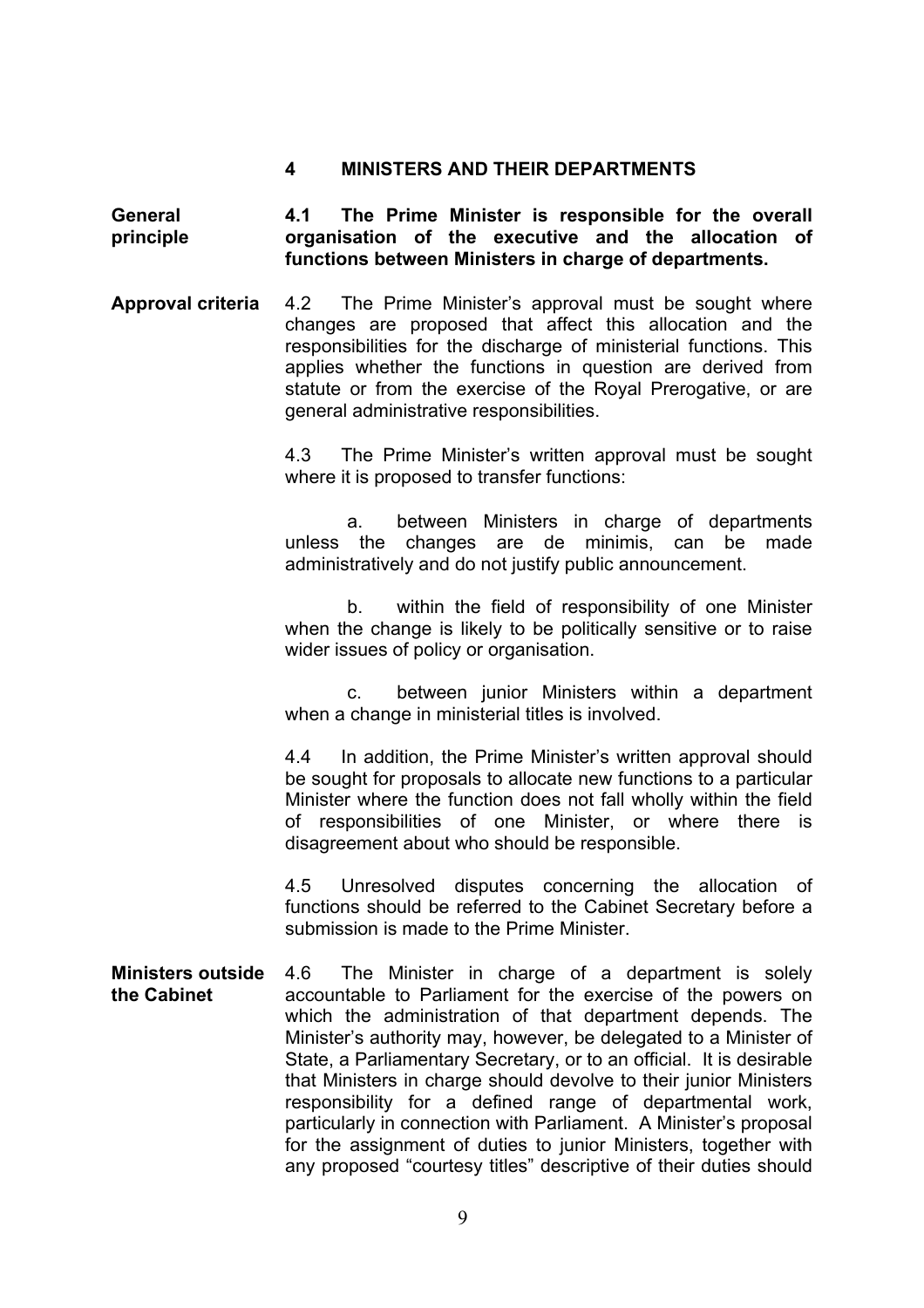be agreed in writing with the Prime Minister, copied to the Cabinet Secretary.

 4.7 Ministers of State and Parliamentary Secretaries will be authorised to supervise the day-to-day administration of a defined range of subjects. This arrangement does not relieve the Permanent Secretary of general responsibility for the organisation and discipline of the department or of the duty to advise on matters of policy. Any conflict of view between junior Ministers and the Permanent Secretary should be resolved by reference to the Minister in charge of the department. If the dispute cannot be resolved it should be referred to the Prime Minister and the Cabinet Secretary.

 4.8 Departments should ensure appropriate arrangements are made for Ministerial cover when Ministers are absent from **Arrangements during absence from London**  London.

> 4.9 The Prime Minister's prior approval should be sought for the arrangements for superintending the work of a department when the Minister in charge will be absent. Special care must be taken over the exercise of statutory powers. Ministers should seek legal advice in cases of doubt.

 4.10 The Prime Minister must be consulted in good time about any proposal to set up: **Royal Commissions/ Public** 

**Inquiries** 

 the sanction of the Cabinet and after The Queen's approval has been sought by the Prime Minister; a. Royal Commissions: these can only be set up with

b. Public inquiries under the Inquiries Act 2005.

 4.11 The Lord Chancellor and Secretary of State for Justice should also be consulted where there is a proposal to appoint a judge to the above.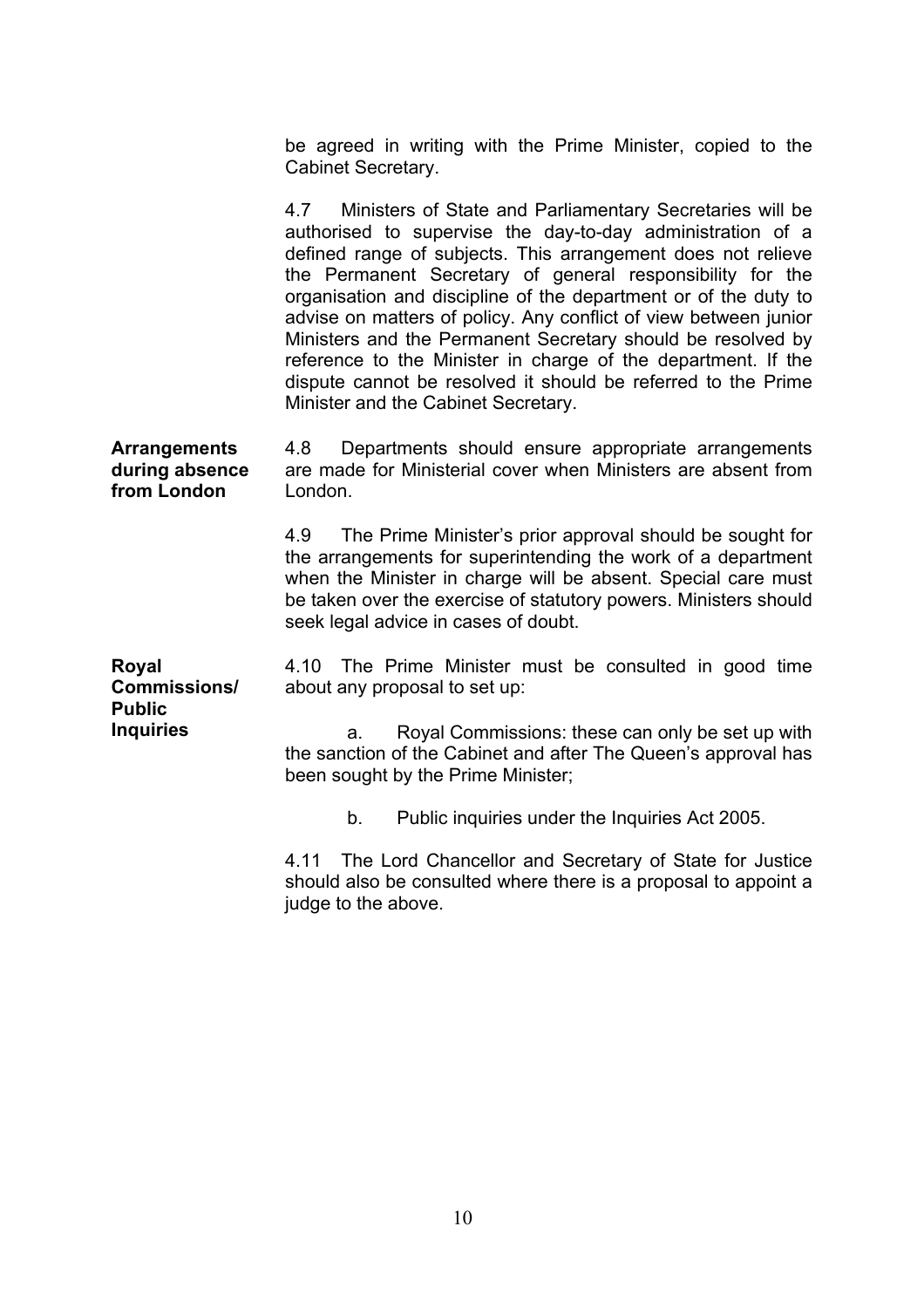**5 MINISTERS AND CIVIL SERVANTS**

 **5.1 Ministers must uphold the political impartiality of the Civil Service, and not ask civil servants to act in any way which would conflict with the** *Civil Service Code* **and the requirements of the** *Constitutional Reform and Governance*  **General principle**  *Act 2010***.** 

> 52 weight to informed and impartial advice from civil servants, as well as to other considerations and advice in reaching policy decisions, and should have regard to the *Principles of Scientific Advice to Government*. Ministers have a duty to give fair consideration and due

 **The role of the**  executive agencies are appointed as Accounting Officers. This is a personal responsibility for the propriety and regularity of the public finances for which he or she is responsible; for keeping proper accounts; for the avoidance of waste and extravagance; and for the efficient and effective use of resources. Accounting Officers answer personally to the Committee of Public Accounts on these matters, within the framework of Ministerial accountability to Parliament for the policies, actions and conduct of their departments. **Accounting Officer**  5.3 Heads of departments and the chief executives of

> 5.4 Accounting Officers have a particular responsibility to see that appropriate advice is tendered to Ministers on all matters of financial propriety and regularity and more broadly as to all considerations of prudent and economical administration, efficiency and effectiveness and value for money. In line with the principles set out in *Managing Public Money*, if a Minister in charge of a department is contemplating a course of action which would involve a transaction which the Accounting Officer considers would breach the requirements of propriety or regularity, the Accounting Officer will set out in writing his or her objections to the proposal, the reasons for the objection and the duty to inform the Comptroller and Auditor General should the advice be overruled.

> $5.5$  Accounting Officer will seek a written instruction to take the action in question. The Accounting Officer is obliged to comply with the instructions and send relevant papers to the where the Accounting Officer has concerns about whether a proposed course of action offers value for money. This notification process enables the Committee of Public Accounts to see that the Accounting Officer does not bear personal responsibility for the actions concerned. If the Minister decides nonetheless to proceed, the Comptroller and Auditor General. A similar procedure applies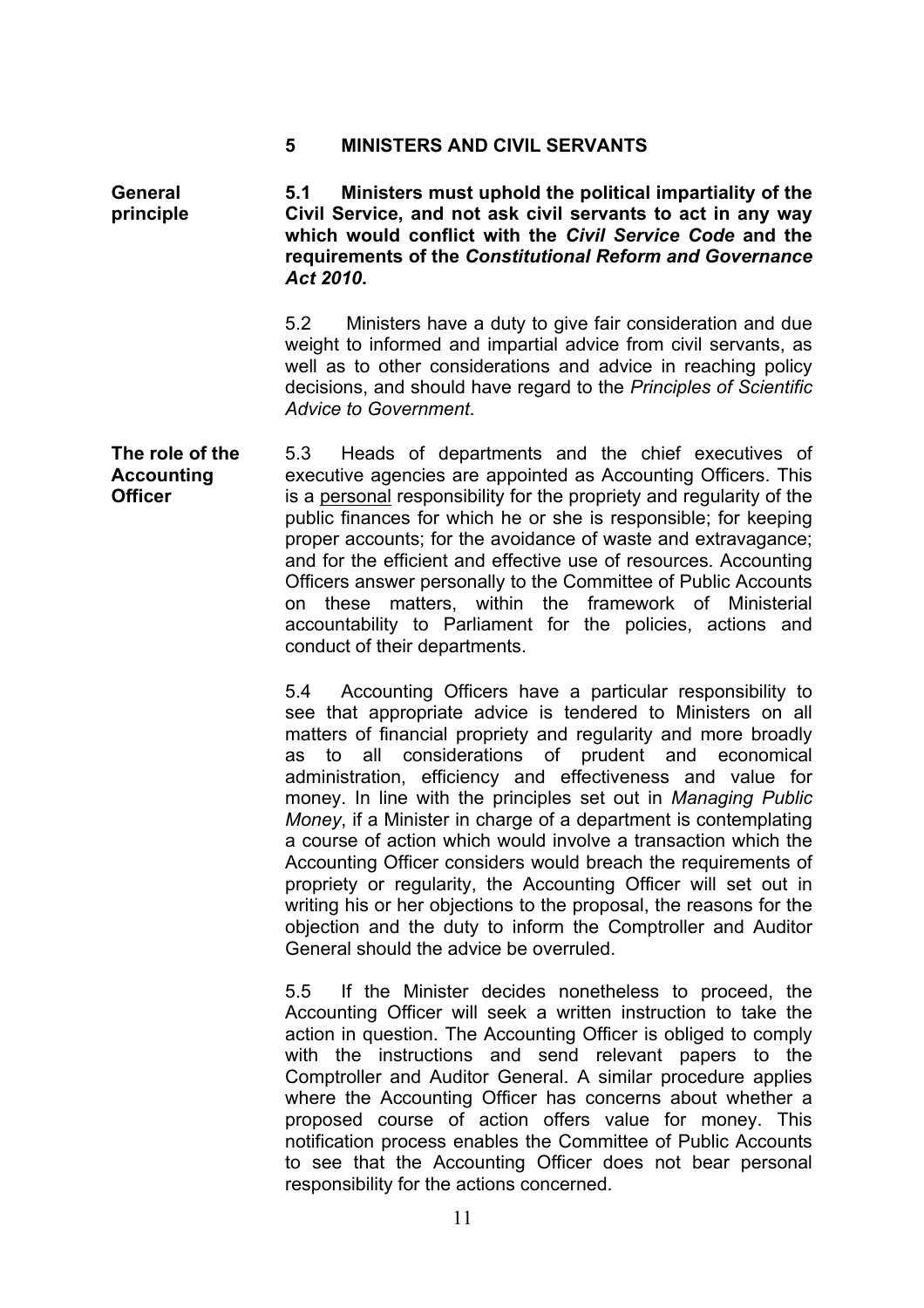<span id="page-16-0"></span> **Officers and**  5.6 Senior Responsible Owners of the Government's major projects (as defined in the Government's Major Project Portfolio) are expected to account to Parliament, for the decisions and actions they have taken to deliver the projects for which they have personal responsibility. This line of development). Owners may be invited to return to give evidence to departmental Select Committees and the Public Accounts Committee on matters for which they were previously responsible. Where a Committee wishes to take evidence from a former Accounting Officer or Senior Responsible Owner, the request should be agreed where there is a clear rationale for **Senior Responsible Owners Former Accounting Senior Responsible Owners**  accountability relates to implementation (not policy 5.7 Former Accounting Officers and Senior Responsible

doing so.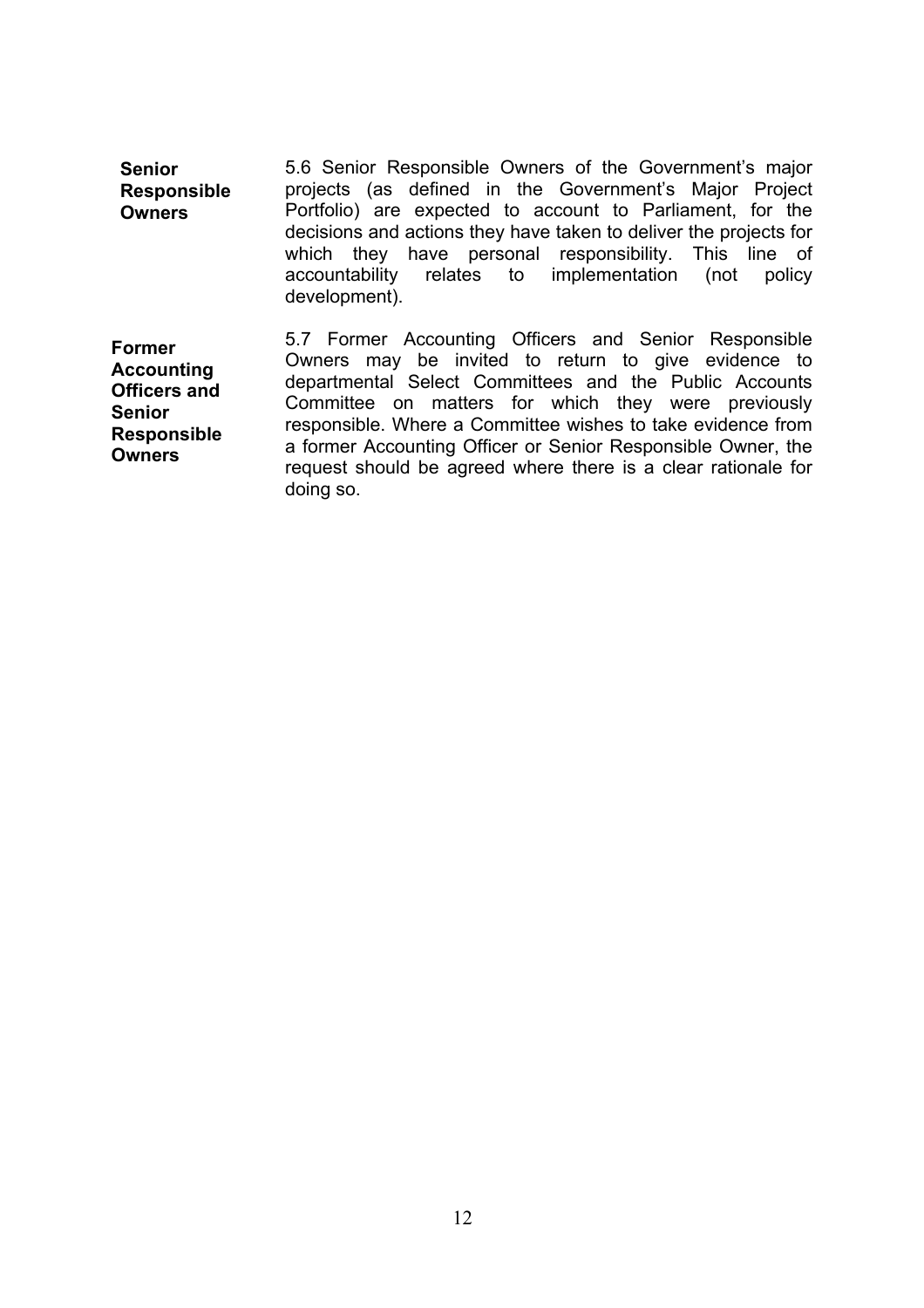#### **6 MINISTERS' CONSTITUENCY AND PARTY INTERESTS**

<span id="page-17-0"></span> **6.1 Ministers are provided with facilities at Government expense to enable them to carry out their official duties. These facilities should not generally be used for Party or General principle constituency activities.** 

 6.2 Government property should not generally be used for constituency work or party political activities. A particular exception is recognised in the case of official residences. Where Ministers host Party or personal events in these residences it should be at their own or Party expense with no cost falling to the public purse. (See also paragraph 7.10). **Use of Government property/ resources** 

> 63 dissemination of material which is essentially party political. The conventions governing the work of the Government Communication Service are set out in the Government Communication Service's *Propriety Guidance* – *Guidance on*  Official facilities and resources may not be used for the *Government Communications.*

6.4 departments which might have an impact on their own constituencies, they must take particular care to avoid any possible conflict of interest. Within departments, the Minister should advise their Permanent Secretary and, in the case of junior Ministers, their Secretary of State and Permanent Secretary of the interest and responsibilities should be arranged to avoid any conflict of interest. **Constituency interests**  Where Ministers have to take decisions within their

> 6.5 Ministers are free to make their views about constituency matters known to the responsible Minister by correspondence, leading deputations or by personal interview provided they make clear that they are acting as their constituents' representative and not as a Minister.

> 6.6 Ministers are advised to take particular care in cases relating to planning applications in their constituencies or other similar issues. In all such cases, it is important that they make clear that they are representing the views of their constituents, avoid criticism of Government policies and confine themselves to comments which could reasonably be made by those who are not Ministers. Once a decision has been announced, it should normally be accepted without question or criticism.

> 6.7 Particular care also needs to be taken over cases in which a Minister may have a personal interest or connection, for example because they concern family, friends or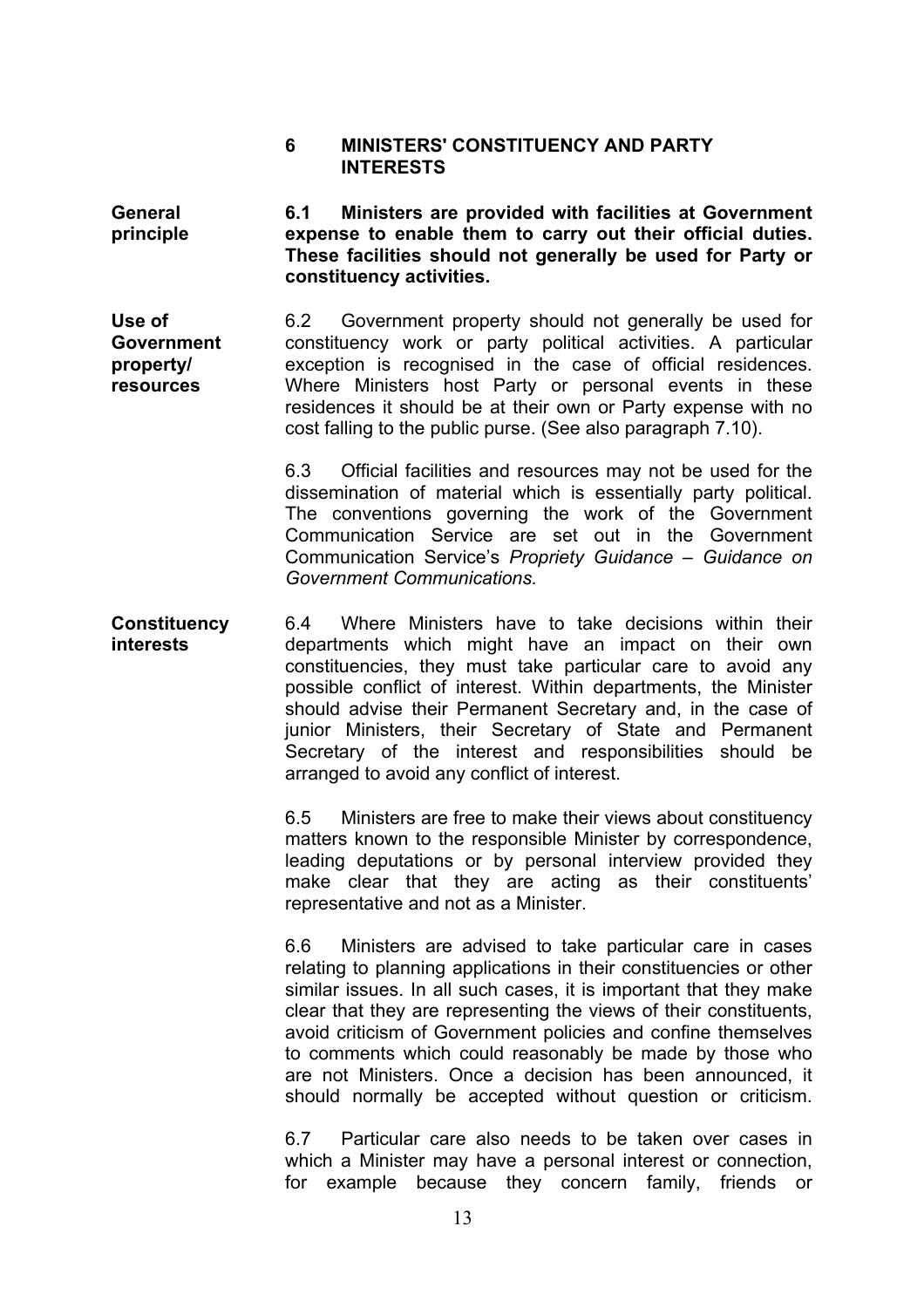<span id="page-18-0"></span> employees. If, exceptionally, a Minister wishes to raise questions about the handling of such a case they should advise their Permanent Secretary and write to the Minister responsible, as with constituency cases, but they should make clear their personal connection or interest. The responsible Minister should ensure that any enquiry is handled without special treatment.

 $6.8$  seeking to influence decisions on awards of Lottery money, Ministers should not normally give specific public support for individual applications for Lottery funding. Where a Minister wishes to lend support to a specific project within their constituency they should do so on the very clear understanding that it is in a constituency capacity. **Lottery bids** 6.8 In order to avoid the impression that Ministers are

**(Parliamentary** 

 **Parliamentary** 6.9 Ministers in the Commons who are asked by members of **Commissioner** the public to submit cases to the Parliamentary Commissioner **for** *for* **for Administration should act no differently from other MPs in Administration** deciding whether to refer complaints to the Commissioner on **cases the merits of the individual case.** 

**Ombudsman)** 6.10 Where a complaint from a constituent is against the Minister's own department the Minister should ask a neighbouring MP to take up the constituent's case on his or her behalf.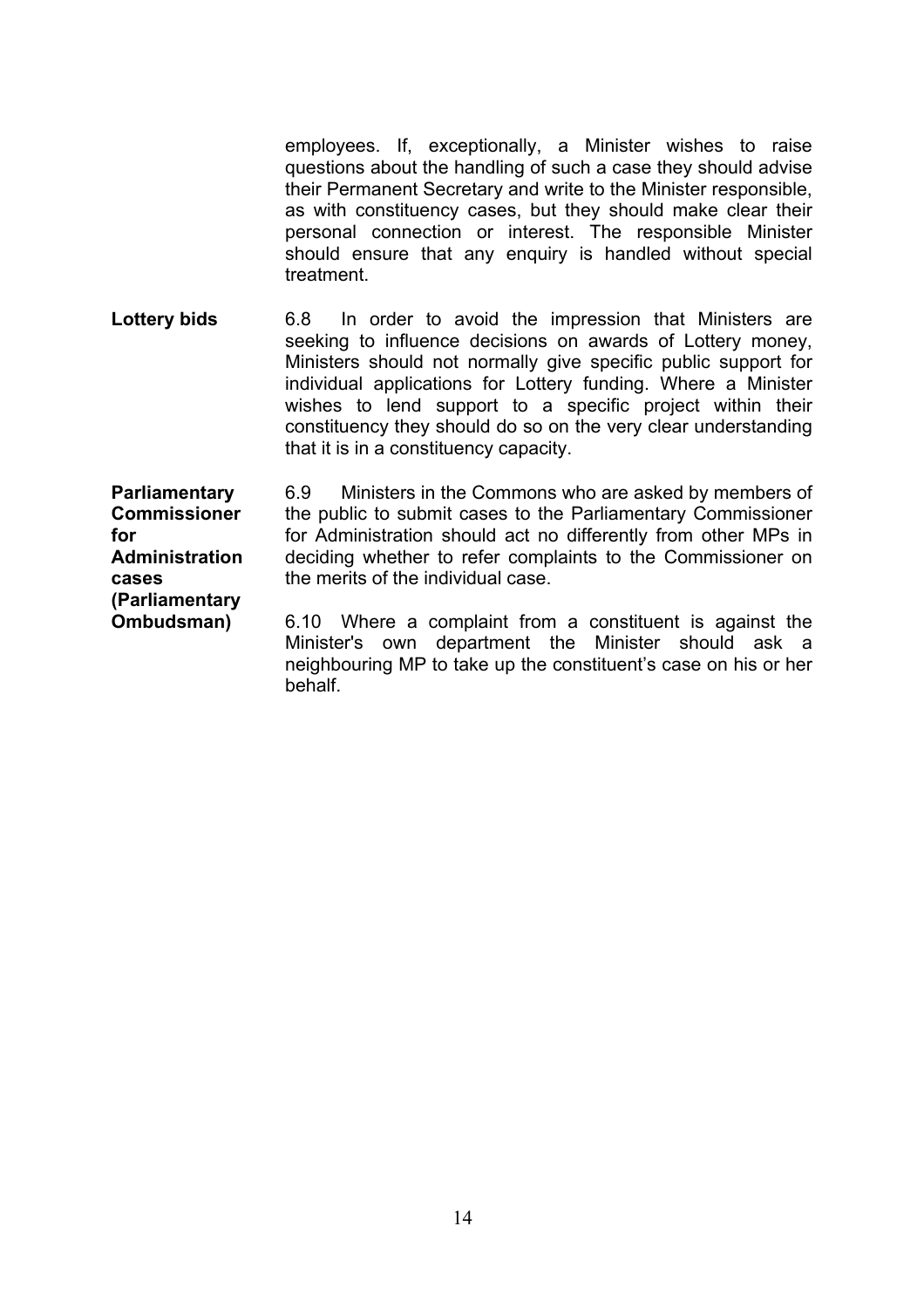**7 MINISTERS' PRIVATE INTERESTS**

<span id="page-19-0"></span> **General 7.1 Ministers must ensure that no conflict arises, or could principle reasonably be perceived to arise, between their public duties and their private interests, financial or otherwise.** 

for avoiding a  $7.2$  **for avoiding a** whether and what action is needed to avoid a conflict or the **conflict** perception of a conflict, taking account of advice received from their Permanent Secretary and the independent adviser on Ministers' interests. **Responsibility** 7.2 It is the personal responsibility of each Minister to decide

**Procedure** 7.3 On appointment to each new office, Ministers must provide their Permanent Secretary with a full list in writing of all interests which might be thought to give rise to a conflict. The list should also cover interests of the Minister's spouse or partner and close family which might be thought to give rise to a conflict.

> 74 Secretary and the independent adviser on Ministers' interests to agree action on the handling of interests. Ministers must record in writing what action has been taken, and provide the Permanent Secretary and the independent adviser on Ministers' interests with a copy of that record. Where appropriate, the Minister will meet the Permanent

> $7.5$  who advise them is treated in confidence. However, a statement covering relevant Ministers' interests will be published twice yearly. The personal information which Ministers disclose to those

> $7.6$  he or she should declare that interest to Ministerial colleagues if they have to discuss public business which in any way affects it and the Minister should remain entirely detached from the consideration of that business. Similar steps may be necessary in relation to a Minister's previous interests. Where it is proper for a Minister to retain a private interest,

 **Financial** 7.7 Ministers must scrupulously avoid any danger of an actual **interests** or perceived conflict of interest between their Ministerial position and their private financial interests. They should be guided by the general principle that they should either dispose of the interest giving rise to the conflict or take alternative steps to prevent it. In reaching their decision they should be guided by the advice given to them by their Permanent Secretary and the independent adviser on Ministers' interests. Ministers' decisions should not be influenced by the hope or expectation of future employment with a particular firm or organisation.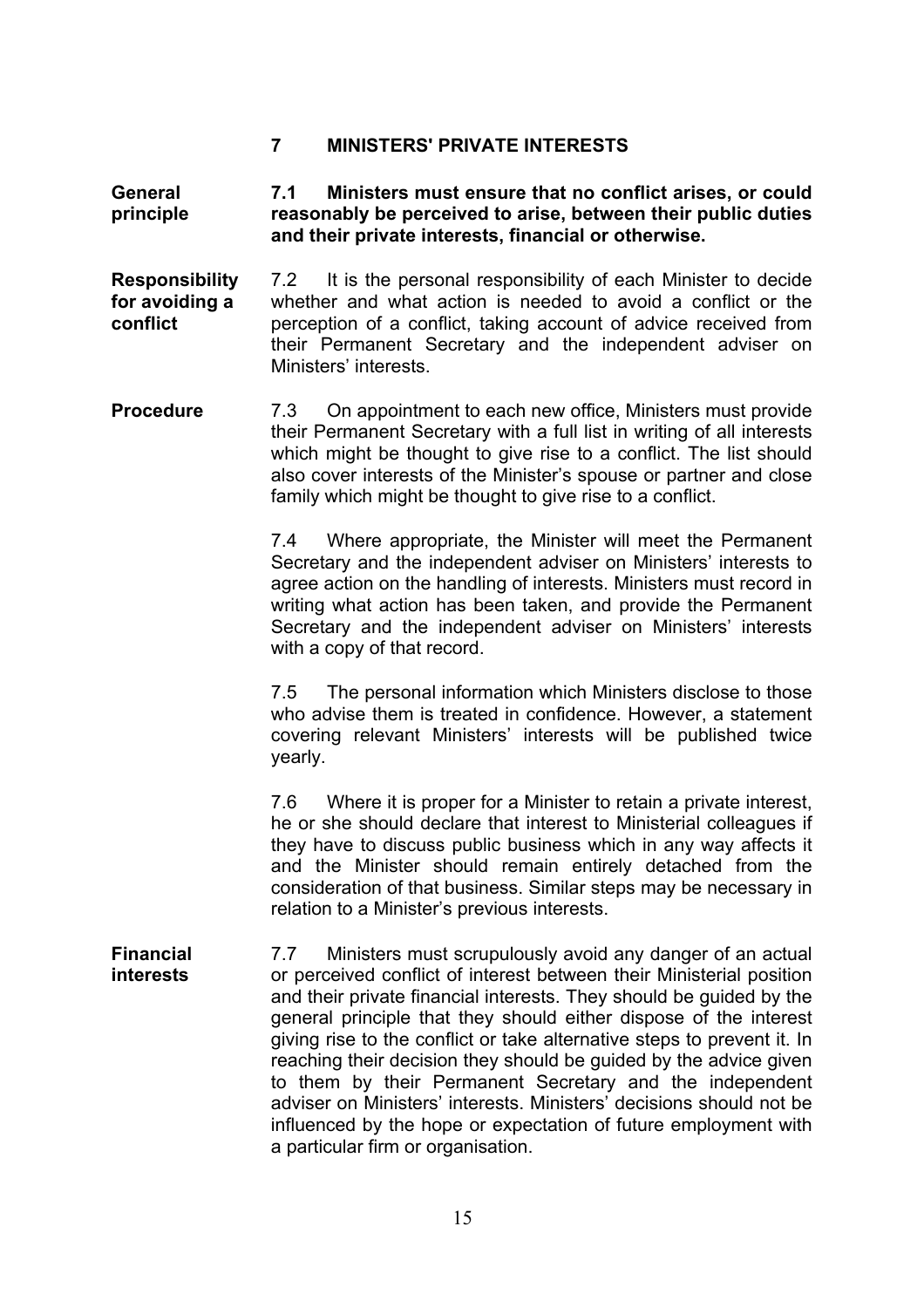<span id="page-20-0"></span> **Steps to be taken where interests are**  7.8 an interest, the Minister and the department must put processes in place to prohibit access to certain papers and ensure that the Minister is not involved in certain decisions and discussions relating to that interest. **financial retained**  Where exceptionally it is decided that a Minister can retain

> 7.9 mechanism to avoid a conflict of interest. In any such case, the Prime Minister must be consulted and it may be necessary for the Minister to cease to hold the office in question. In some cases, it may not be possible to devise a

- 7.10 Where a Minister is allocated an official residence, they must ensure that all personal tax liabilities, including council tax, are properly discharged, and that they personally pay such liabilities. Ministers who occupy an official residence will not be able to claim accommodation expenses from the Independent Parliamentary Standards Authority (See also paragraph 6.2). **Official Residences**
- 7 11 other public appointment they may hold. Where exceptionally it is proposed that such an appointment should be retained, the Minister should seek the advice of their Permanent Secretary and the independent adviser on Ministers' interests. **Public appointments**  When they take up office, Ministers should give up any
- 7.12 Ministers should take care to ensure that they do not become associated with non-public organisations whose objectives may in any degree conflict with Government policy and thus give rise to a conflict of interest. **Non-Public Bodies**

 7.13 Ministers should not therefore normally accept invitations to act as patrons of, or otherwise offer support to, pressure groups, or organisations dependent in whole or in part on Government funding. There is normally less objection to a Minister associating him or herself with a charity, subject to the points above, but Ministers should take care to ensure that in participating in any fund-raising activity, they do not place, or appear to place, themselves under an obligation as Ministers to those to whom appeals are directed and for this reason they should not approach individuals or companies personally for this purpose. In all such cases, the Minister should consult their Permanent Secretary and where appropriate the independent adviser on Ministers' interests.

 **All Party**   $7.14$  taking up office should give up membership or chairmanship of a Select Committee or All Party Parliamentary Group. This is to avoid any risk of criticism that a Minister is seeking to influence the Parliamentary process. It is also to avoid being drawn into a situation whereby their membership of a Committee could result **Membership of Select Committees/ Parliamentary Groups**  In order to avoid any conflict of interest, Ministers on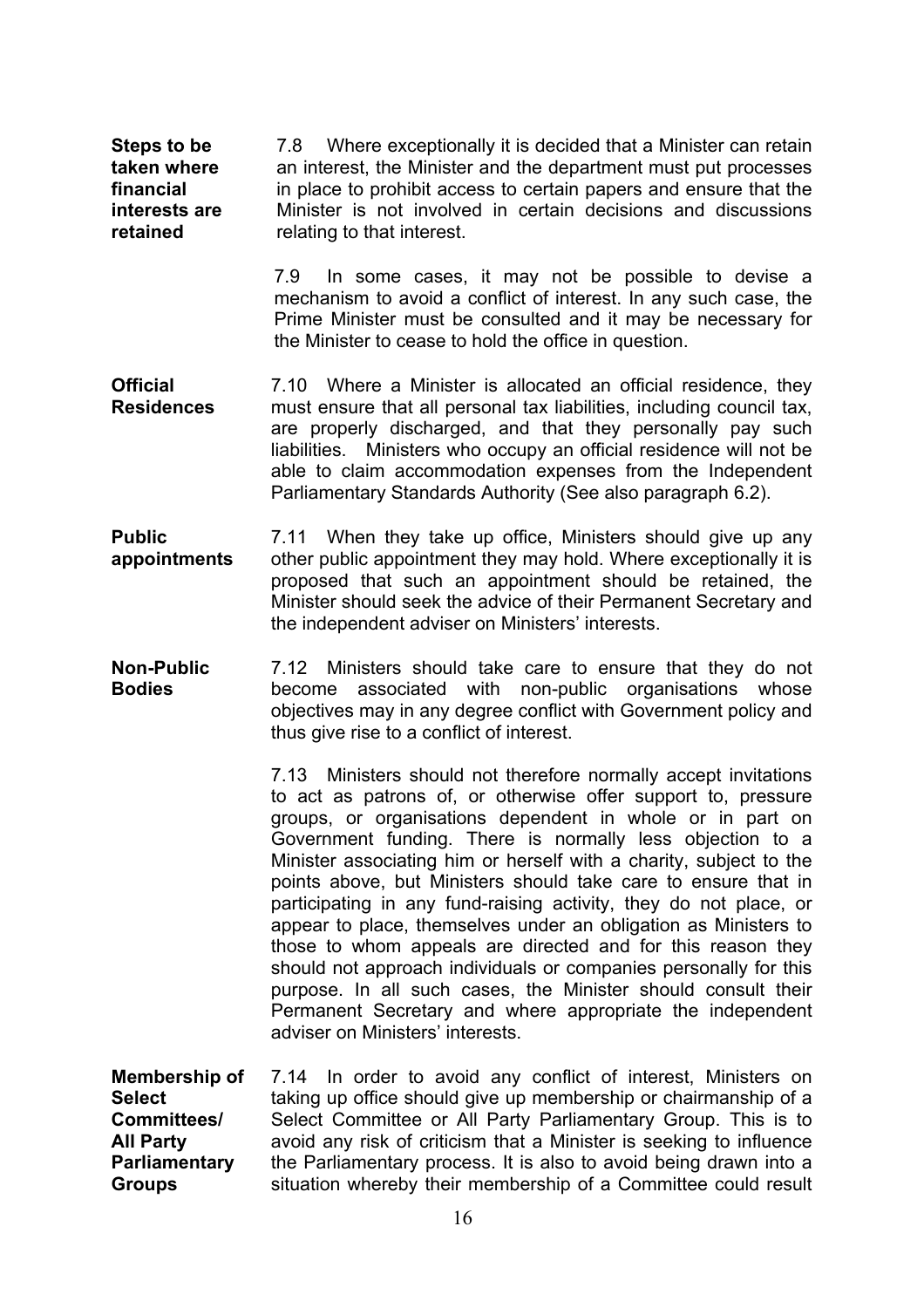in the belief that ministerial support is being given to a particular policy or funding proposal.

- <span id="page-21-0"></span> **Trade Unions** 7.15 There is, of course, no objection to a Minister holding trade union membership but care must be taken to avoid any actual or perceived conflict of interest. Accordingly, Ministers should arrange their affairs so as to avoid any suggestion that a union of which they are a member has any undue influence; they should take no active part in the conduct of union affairs, should give up any office they may hold in a union and should receive no remuneration from a union. A nominal payment purely for the purpose of protecting a Minister's future pension rights is acceptable.
- **Legal** 7.16 Where Ministers become involved in legal proceedings in **proceedings** a personal capacity, there may be implications for them in their official position. Defamation is an example of an area where proceedings will invariably raise issues for the Minister's official as well as his or her private position. In all such cases, Ministers should consult the Law Officers in good time and before legal proceedings are initiated so that they may offer guidance on the potential implications and handling of the proceedings.

 7.17 Similarly, when a Minister is a defendant or a witness in an action, he or she should notify the Law Officers as soon as possible. Preferably, this should be before he or she has instructed his or her own solicitors in the matter.

- **Nomination for** prizes and **Nomination for** 7.18 From time to time, the personal support of Ministers is **prizes and** requested for nominations being made for international prizes **awards** and awards, for example, the annual Nobel prizes. Ministers should not sponsor individual nominations for any awards, since it would be inevitable that some people would assume that the Government was itself thereby giving its sponsorship.
- **Foreign** 7.19 Ministers should not normally, while holding office, accept **decorations** decorations from foreign countries. Where such an award is offered, Ministers should consult the Foreign and Commonwealth Office and the Cabinet Office on the merits of accepting.
- gifts and **Acceptance of** 7.20 It is a well established and recognised rule that no Minister **gifts and** should accept gifts, hospitality or services from anyone which **hospitality** would, or might appear to, place him or her under an obligation. The same principle applies if gifts etc are offered to a member of their family.

 7.21 This is primarily a matter which must be left to the good sense of Ministers. But any Minister in doubt or difficulty over this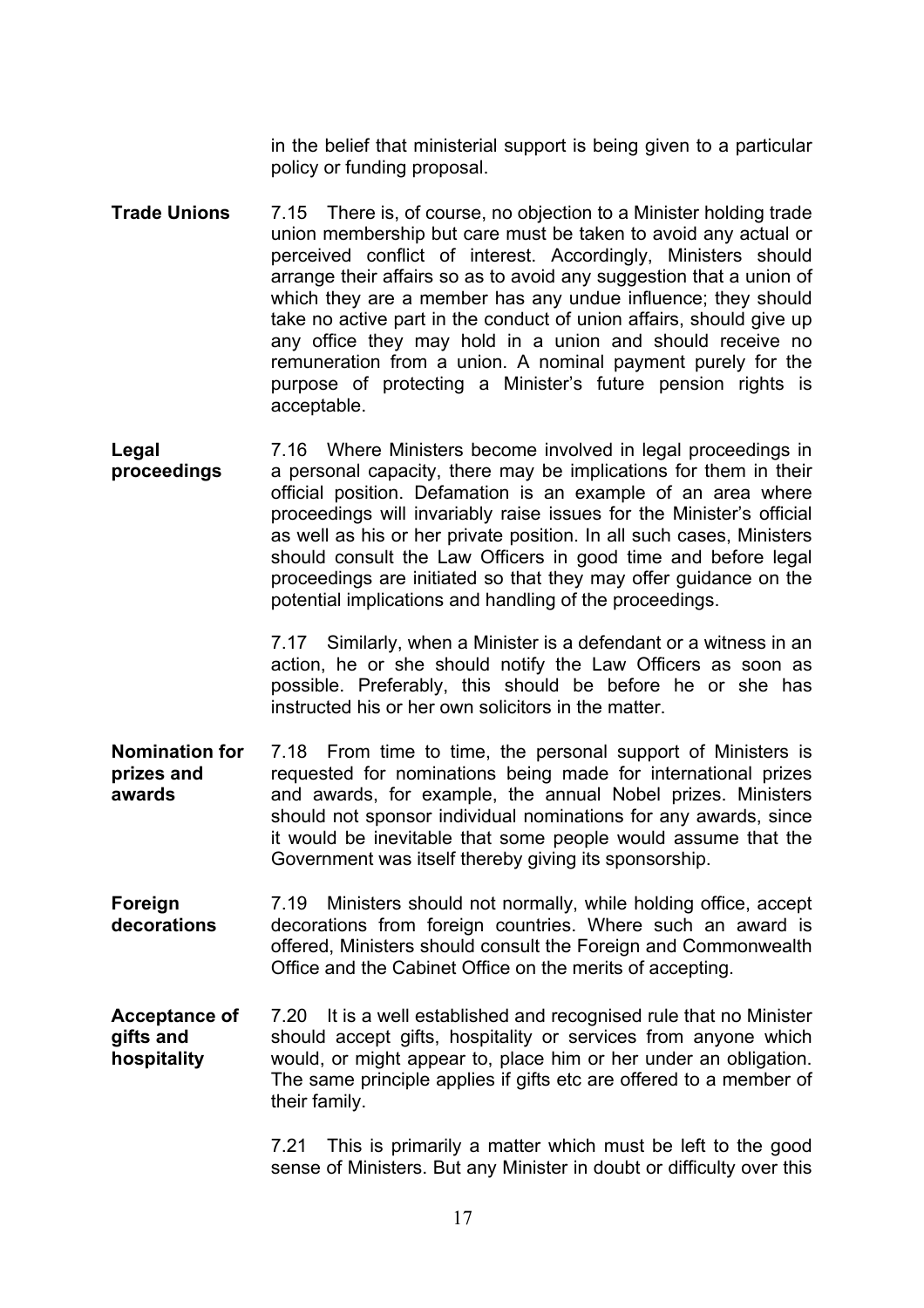<span id="page-22-0"></span>should seek the advice of their Permanent Secretary.

 7.22 Gifts given to Ministers in their Ministerial capacity become the property of the Government and do not need to be declared in the Register of Members' or Peers' Interests. Gifts of small value, currently this is set at £140, may be retained by the recipient. Gifts of a higher value should be handed over to the department for disposal unless the recipient wishes to purchase the gift abated by £140. There is usually no customs duty or import VAT payable on the importation of official gifts received overseas. HMRC can advise on any cases of doubt. If a Minister wishes to retain a gift he or she will be liable for any tax it may attract. Departments will publish, on a quarterly basis, details of gifts received and given by Ministers valued at more than £140.

 7.23 Gifts given to Ministers as constituency MPs or members of a political Party fall within the rules relating to the Registers of Members' and Lords' Interests.

 7.24 Departments will publish, quarterly, details of hospitality received by Ministers in a Ministerial capacity. Hospitality accepted as an MP or Peer should be declared in the Register of Members' or Lords' Interests respectively.

 **after leaving** 7.25 On leaving office, Ministers will be prohibited from lobbying Government for two years. They must also seek advice from the independent Advisory Committee on Business Appointments (ACoBA) about any appointments or employment they wish to take up within two years of leaving office. To ensure that Ministers are fully aware of their future obligations in respect of outside appointments after leaving office, the *Business Appointment Rules* are attached at Annex B. Former Ministers must abide by the advice of the Committee which will be published by the Committee when a role is announced or taken **Acceptance of appointments ministerial office**  up.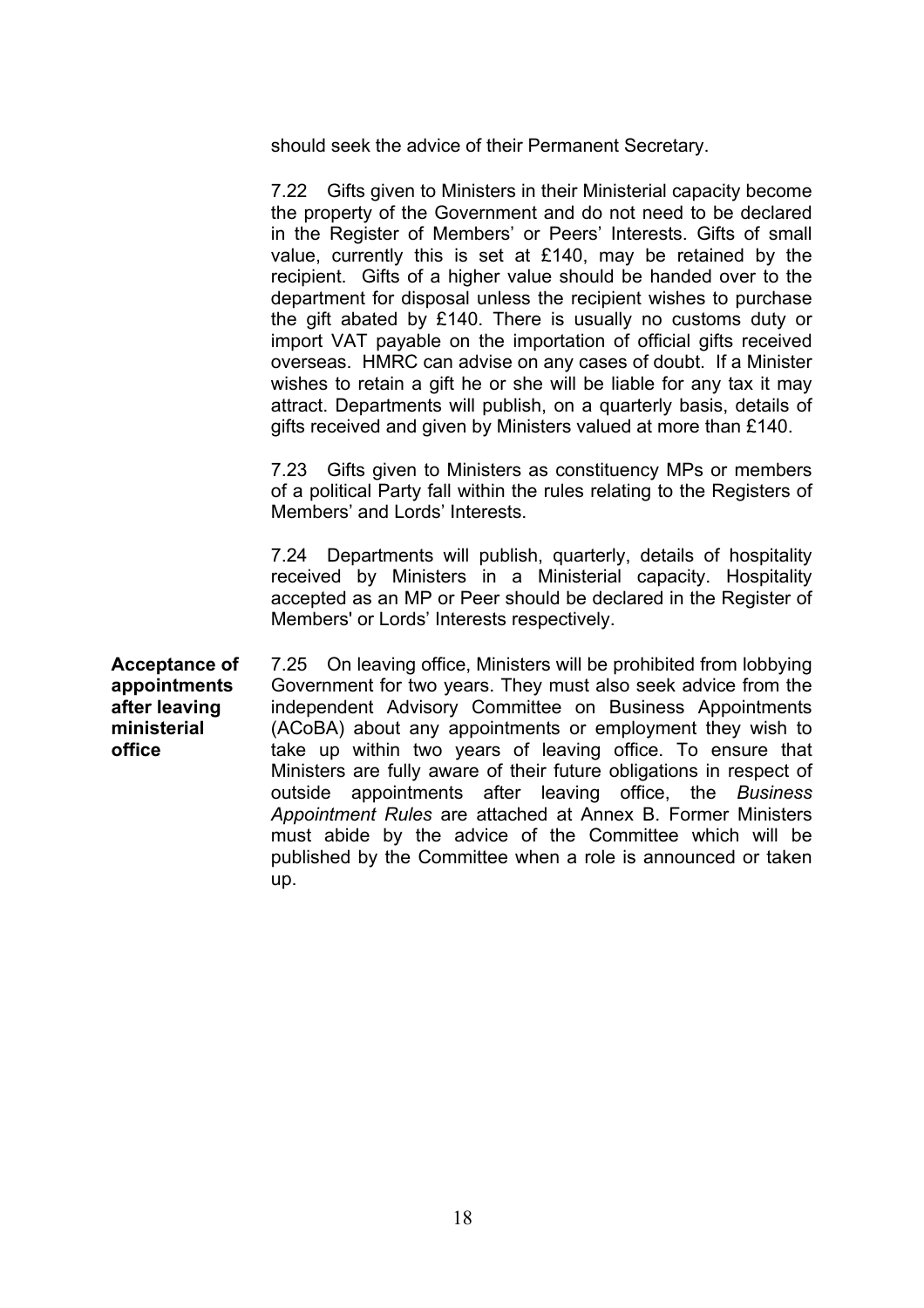#### **8 MINISTERS AND THE PRESENTATION OF POLICY**

<span id="page-23-0"></span> **8.1 Official facilities paid for out of public funds should be used for Government publicity and advertising but may not be used for the dissemination of material which is essentially party political. The conventions governing the work of the Government Communication Service are set out in the Government**   *Guidance on Government Communications.*  **General principle Communication Service's** *Propriety Guidance* **–** 

8.2 Cabinet business, the policy content and timing of all major announcements, speeches, press releases and new policy initiatives should be cleared in draft with the No 10 Press and Private Offices at least 24 hours in advance. All major interviews and media appearances, both print and broadcast, should also be agreed with the No 10 Press **Media interviews, speeches etc**  In order to ensure the effective coordination of **Office** 

> 8.3 paragraph 6.6, the principle of collective responsibility applies (see also paragraph 2.1). Ministers should ensure that their statements are consistent with collective Government policy. Ministers should take special care in referring to subjects which are the responsibility of other Ministers. In all cases other than those described in

> Ministers.<br>8.4 Ministers must only use official machinery, including social media, for distributing texts of speeches relating to Government business. Speeches made in a party political context should not be distributed via official machinery.

> 8.5 Ministers invited to broadcast on radio, television and/or webcasts in a political or private capacity should consider if such a broadcast would have a bearing on another department's responsibilities, in which case they should clear the matter with the ministerial colleague concerned before agreeing to the invitation.

 8.6 Ministers may contribute to a book, journal or newspaper, including a local newspaper in their constituency, provided that publication will not be at variance with their obligations to Parliament and their duty to observe the principle of collective Ministerial **Press articles**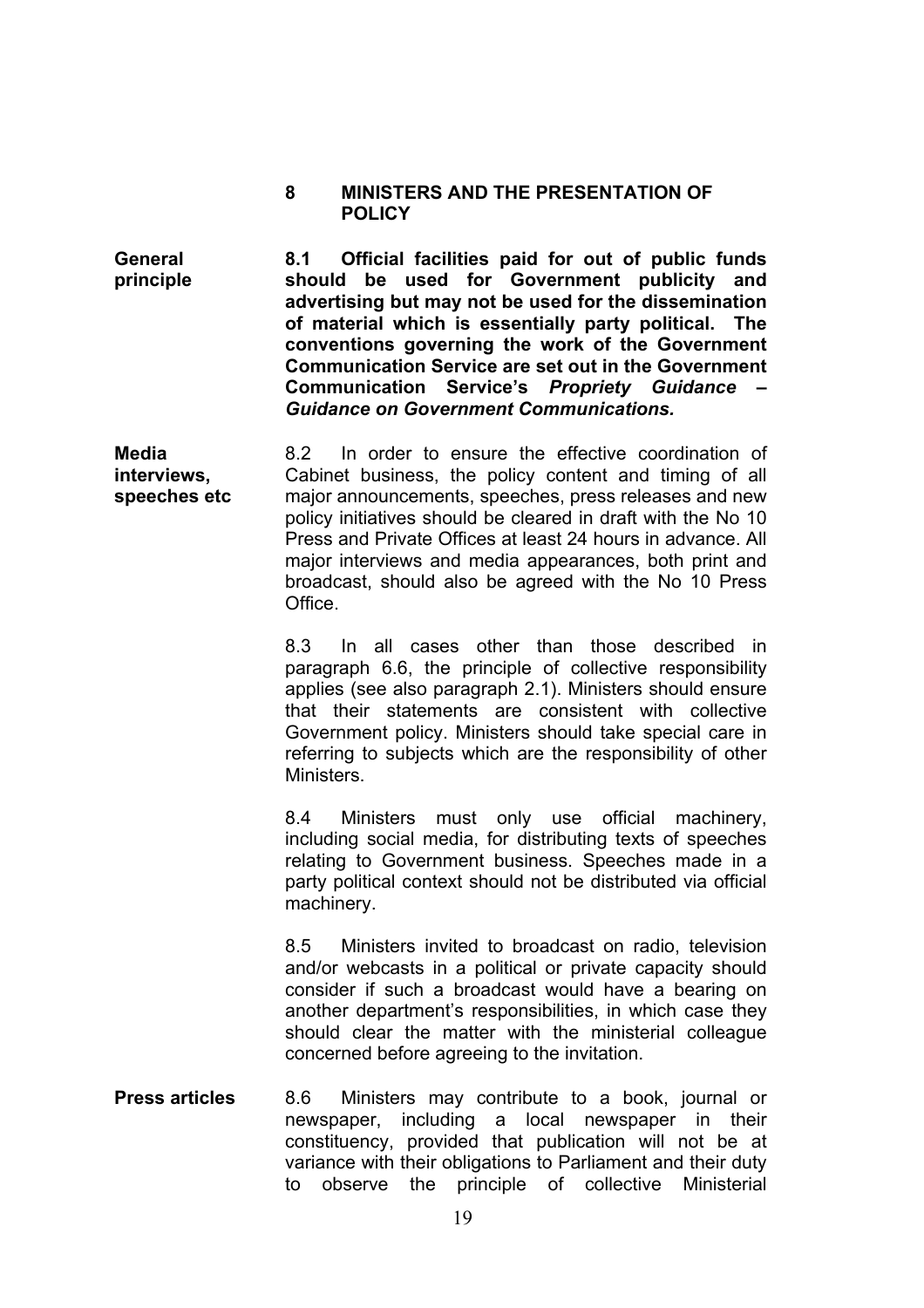responsibility. No payment should be accepted for such articles.

8.7 must have the prior approval of the No 10 Press Office. Any Minister wishing to practice regular journalism

<span id="page-24-0"></span> 8.8 Ministers should not accept payment for speeches or media articles of an official nature or which directly draw on their responsibilities or experience as Ministers or with a view to donating the fee to charity. If the organisation in question insists on making a donation to a charity then it should be a charity of the organisation's choice. This is to avoid any criticism that a Minister is using his or her official position to influence or take the **Payment for speeches, media articles etc**  credit for donations to charity.

 8.9 Ministers may not, while in office, write and publish a book on their ministerial experience. Nor, while serving as a Minister, may they enter into any agreement to publish their memoirs on leaving their ministerial position. **Books** 

> 8.10 Former Ministers intending to publish their memoirs are required to submit the draft manuscript in good time before publication to the Cabinet Secretary and to conform to the principles set out in the Radcliffe report of 1976 (Cmnd 6386).

- 8.11 Ministers are sometimes asked to give interviews to persons engaged in academic research or in market in mind the possibility that their views may be reported in a manner incompatible with their responsibilities and duties as members of the Government and such normally **Surveys**  opinion surveys or questionnaires. Ministers should bear interviews should normally be declined.
- **White and**  8.12 Care should Parliamentary privilege when publicity is being arranged available whereby Confidential Final Revise proof copies can be made available. In some cases for instance, where commercially sensitive material is involved, no copies should be made available to the media before publication. See also paragraph 2.6 for clearance of the content of **Publication of consultation papers**  be taken to avoid infringing for White Papers and similar documents. A procedure is White Papers and similar documents.
- 8.13 Ministers who wish to make a complaint against a journalist or a particular section of the media either to the Press Complaints Commission or to the Broadcasting **Complaints**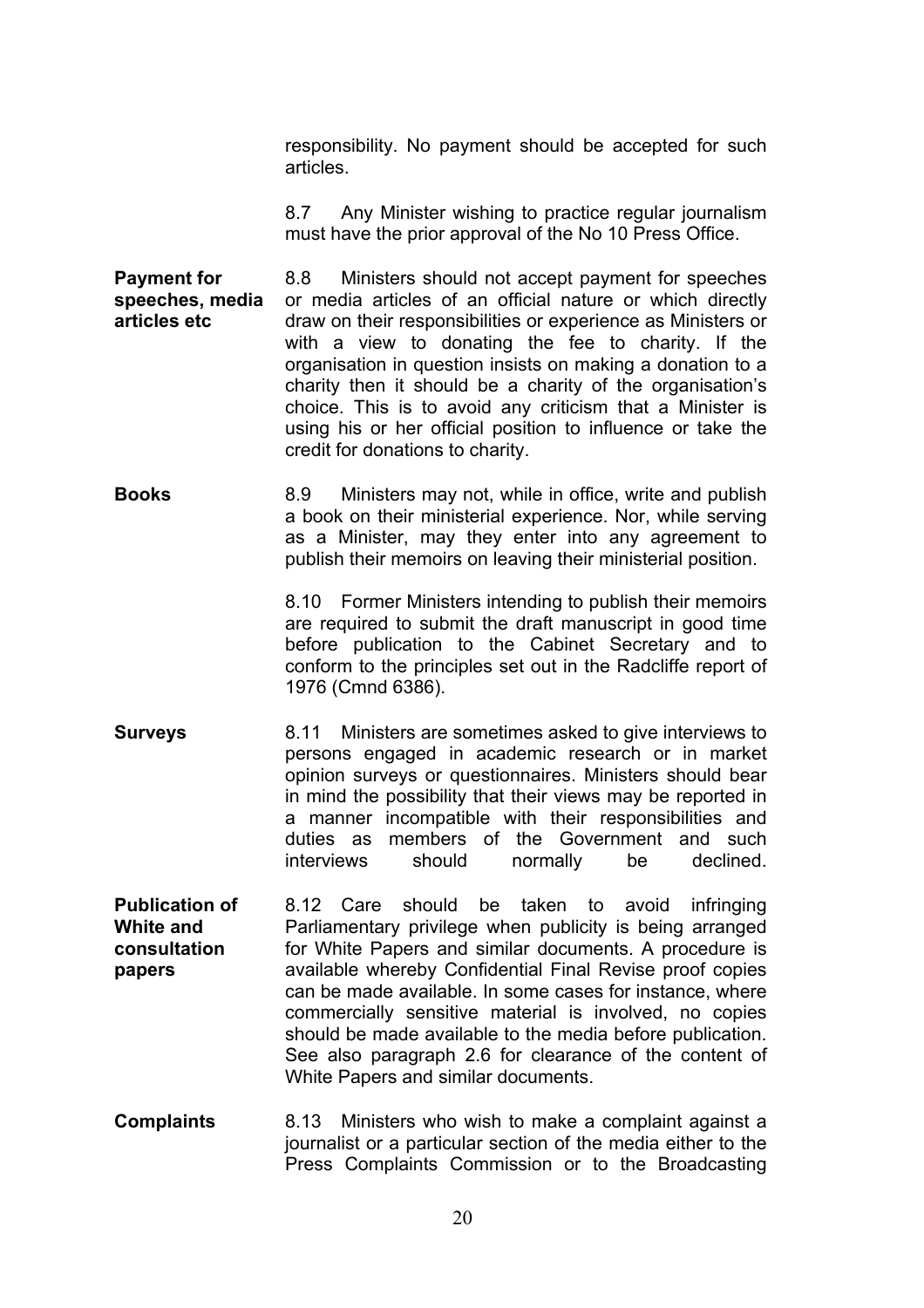Complaints Commission must have the approval of the No 10 Chief Press Secretary. Paragraph 7.16 is also relevant in relation to defamation proceedings.

- **Meetings with**  consider a wide range of views as part of the formulation of Government policy. Departments will publish quarterly, details of Ministers' external meetings. Meetings with senior executives will be published on a quarterly basis regardless of the purpose of the meeting **external organisations**  8.14 Ministers meet many people and organisations and newspaper and other media proprietors, editors and
- **Statistics**  8.15 Ministers need to be mindful of the UK Statistics  Authority's *Code of Practice* which defines good practice in relation to official statistics, observance of which is a statutory requirement on all organisations that produce National Statistics in accordance with the provisions of the  *Statistics and Registration Service Act 2007*. Statistics<br>Pre-release<br>Pre-release
- **access rules**  8.16 Ministers also need to have regard to the *Pre- Release Access to Official Statistics Order,* which places strict conditions on access to official statistics in their final form and significantly limits access ahead of publication. It also prohibits any statement or comment to the press ahead of release of the statistics.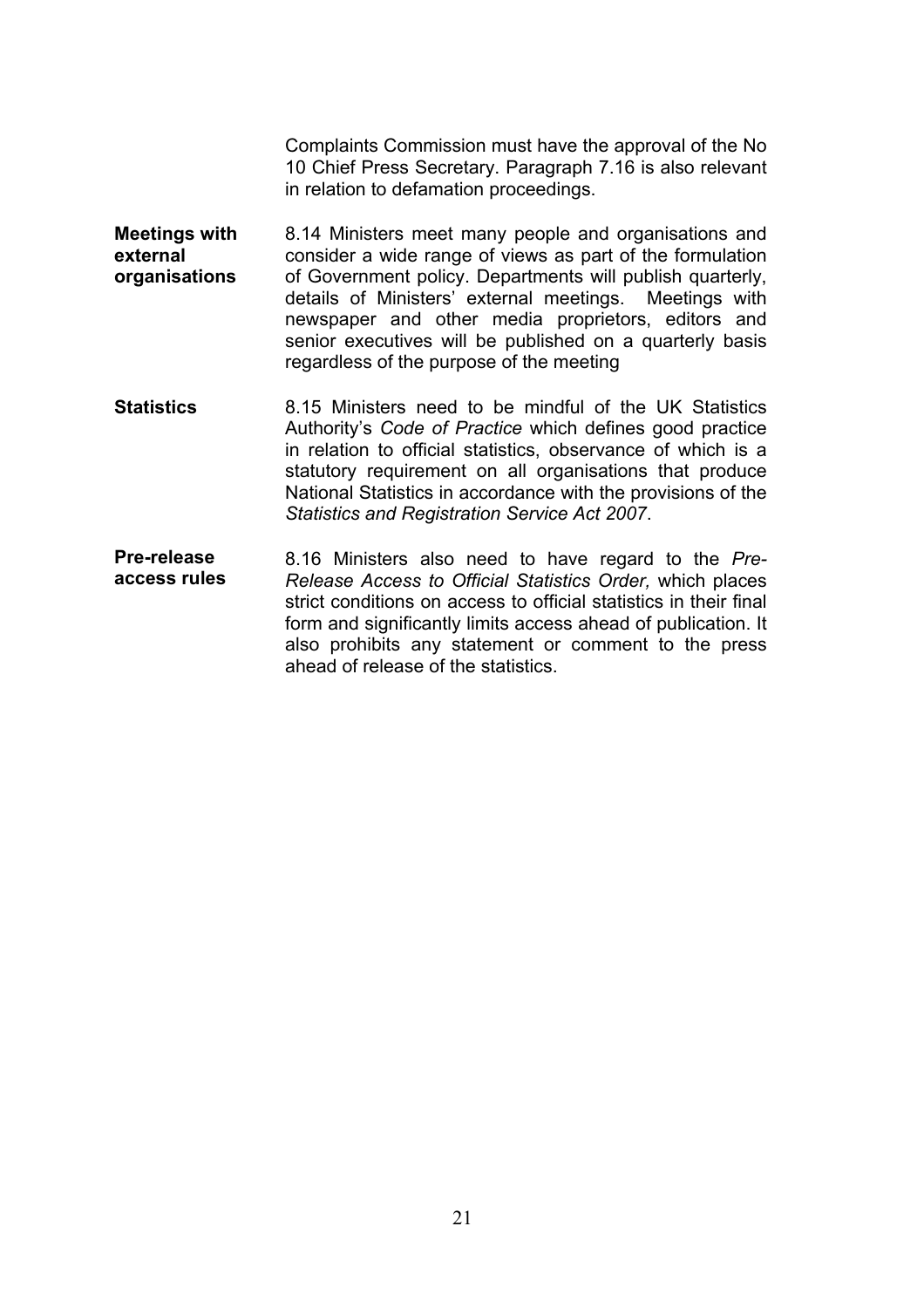#### **9 MINISTERS AND PARLIAMENT**

 **9.1 When Parliament is in session, the most important announcements of Government policy should be made in the first instance, in Parliament. General principle** 

 **Timing and form** major importance their timing may require careful consideration in order to avoid clashes with other Government publications, statements or announcements or with planned Parliamentary business. The Offices of the Leader of the Commons, the Chief Whip and the Prime Minister should be given as long an opportunity as possible to comment on all important **of announcement**  9.2 Even when Government announcements are not of announcements.

> 9.3 announcements to the last day before a recess. Every effort should be made to avoid leaving significant

 9.4 Ministers should not give undertakings, either in or outside the House of Commons, that an oral statement will be made to the House until the agreement has been given by the private secretaries to the Prime Minister, the Leader of the House of Commons and the Chief Whip. The Leader of the House of Lords and Lords Chief Whip should be consulted where a statement is to be made in the House of Lords in the **Oral Statements**  first instance.

> 95 shown to the Opposition shortly before it is made. For this purpose, 15 copies of the statement and associated documents should be sent to the Chief Whip's Office at least 45 minutes before the statement is to be made. At the same time, a copy of the final text of an oral statement should in all cases be sent in advance to the Speaker. 9.5 A copy of the text of an oral statement should usually be

> $9.6$  Minister or a Ministerial colleague and/or a fellow MP/Peer is mentioned in a statement or report which prompts a Ministerial statement, he or she is given as much notice as is reasonably Every effort must be made to ensure that where a former possible.

9.7 receives a copy of a Select Committee report in advance of publication excluding copies sent to departments at the Confidential Final Revise stage should make no use of them and should return them without delay to the Clerk of the relevant Committee. Civil servants, including special advisers, are also covered by this ruling. **Select Committee Reports**  Any Minister or Parliamentary Private Secretary who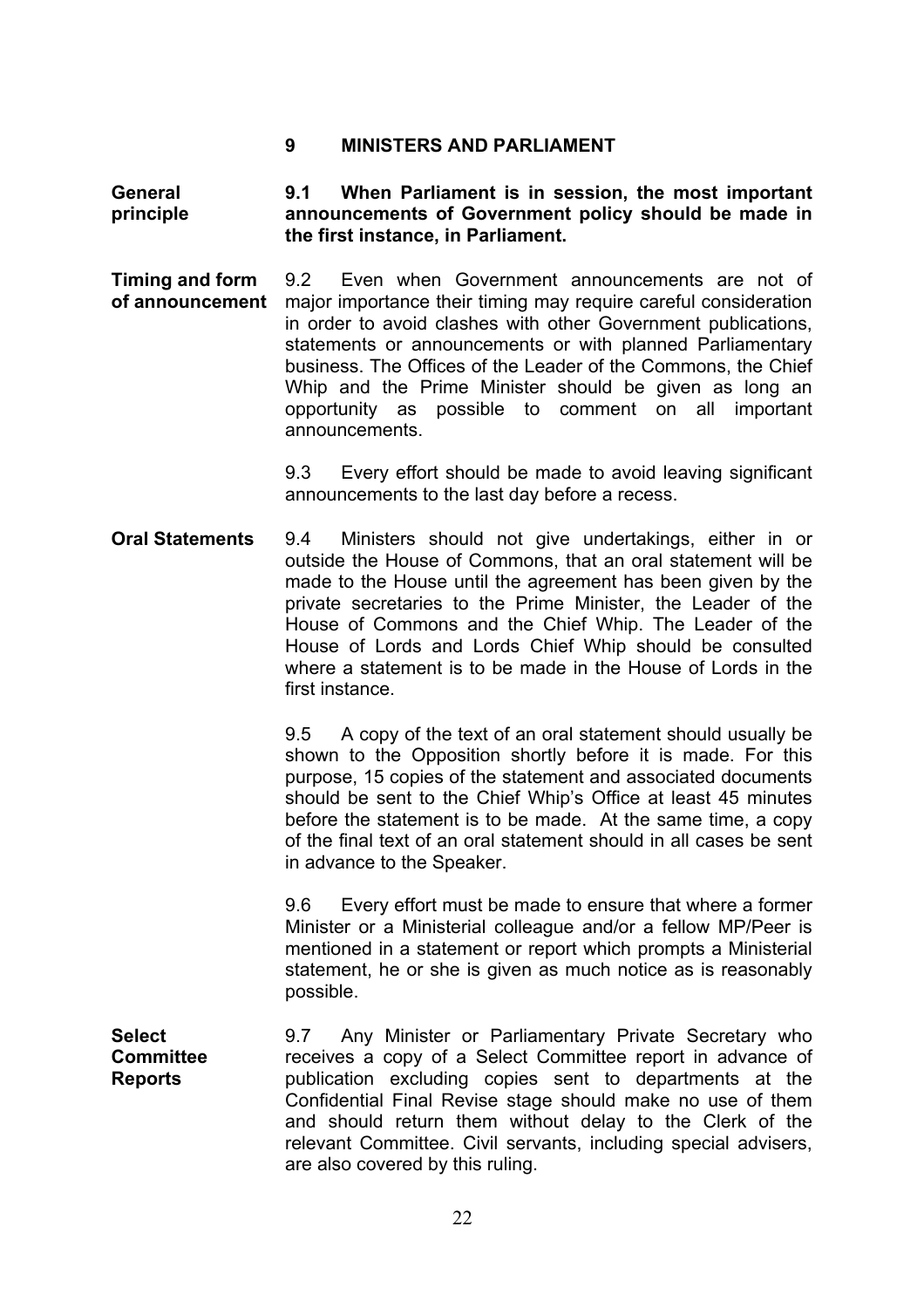#### **10 TRAVEL BY MINISTERS**

- **10.1 Ministers must ensure that they always make efficient and cost-effective travel arrangements. Official transport should not normally be used for travel arrangements arising from Party or private business, except where this is justified on security General principle grounds.**
- 10.2 Ministers should make it their personal responsibility to approve the size and composition of Ministerial delegations for which their department is responsible. advisers, keeping delegations as small as reasonably possible. Ministers will wish to be satisfied that their arrangements could be defended in public. **Overseas visits**  including any accompanying special

 $10.3$ Departments will publish quarterly, details of all travel overseas by Ministers.

 10.4 When Ministers travel on official business, their travel expenses should be borne by the departmental vote. Offers of free travel should not normally be accepted. The only exception to this is in the case of an offer of transport from an overseas government provided no undue obligation is created.

 10.5 Only members of the Cabinet and Ministers in charge of Departments have discretion to authorise within their Departments. Non-scheduled flights may be authorised when a scheduled service is not available, or when it is essential to travel by air, but the requirements of official or Parliamentary business or security considerations preclude the journey being made by a scheduled service. Use of special flights by Parliamentary Secretaries should only be approved in exceptional **Non-scheduled flights**  special flights either for themselves or other Ministers circumstances.

> 10.6 Non-scheduled flights must not be diverted for journeys to or from party business or constituency visits. When the time factor is critical, diversions from direct routes may, however, be authorised to collect or deliver a Minister to an airfield near his or her home provided that the only extra cost results from the extra flying time needed to carry out the additional landing and take-off.

> 10.7 In addition, Ministers travelling on business of the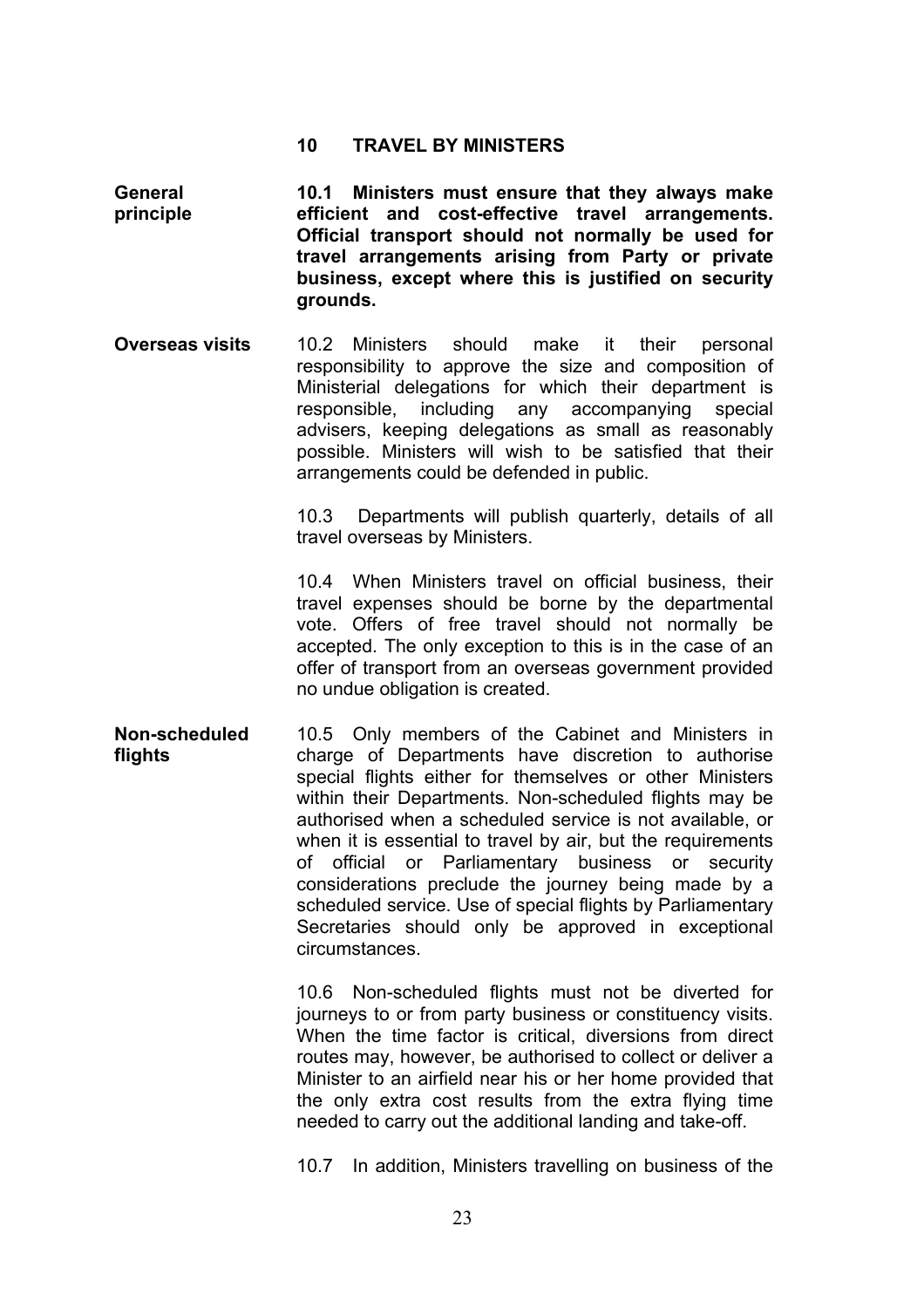defence departments or visiting a Service or Defence Establishment may use Ministry of Defence aircrafts in accordance with rules and procedures approved by the Secretary of State for Defence.

- **Ministers recalled**  home for ministerial or Parliamentary reasons – including to vote – the cost of the extra journey back and forth may be met by public funds. **from abroad**  10.8 If a Minister is abroad with permission and is called
- 10.9 Ministers intending to make an official visit within the United Kingdom must inform in advance, and in good time, the MPs whose constituencies are to be included within the itinerary. **UK visits**

 10.10 Similar courtesies should be extended when UK Ministers are visiting the constituencies of members of the Scottish Parliament, the National Assembly for Wales and the Northern Ireland Assembly.

 10.11 Ministers who are planning official visits to Scotland, Wales and Northern Ireland should inform the Secretary of State concerned.

 **Use of Official**  official business and for home to office journeys within a reasonable distance of London on the understanding that they are using the time to work. Where practicable, Ministers are encouraged to use public transport. **cars**  10.12 Ministers are permitted to use an official car for

> 10.13 The number of Ministers with allocated cars and drivers will be kept to a minimum, taking into account security and other relevant considerations. Other Ministers will be entitled to use cars from the Government Car Service Pool as needed.

 **Party Political**  engagements, it is important that the department and the Party each meet a proper proportion of the actual cost. **occasions**  10.14 Where a visit is a mix of political and official

> 10.15 The Prime Minister, and any other Minister for essential, may use their official cars for all journeys by road, including those for private or Party purposes. whom the security authorities exceptionally consider it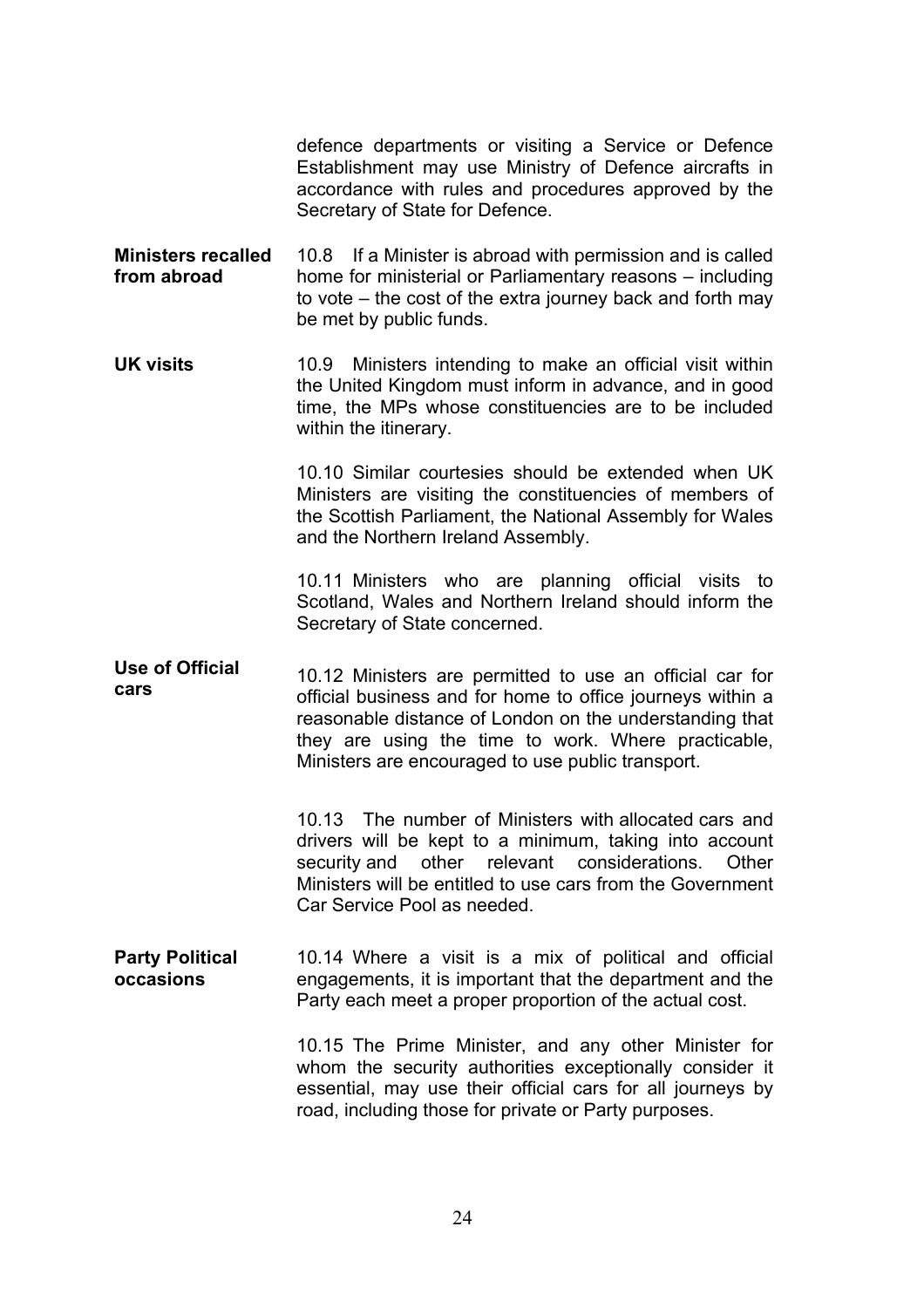**Air Miles 10.16 Air miles and other benefits earned through travel**  paid for from public funds, other than where they are de minimis for example, access to special departure lounges or booking arrangements which go with membership of regular flier clubs, should be used only for official purposes or else foregone. If it is impracticable to use the benefits for Government travel, there is no objection to Ministers donating them to charity if this is permissible under the terms of the airline's scheme and the charity is one chosen by the airline.

**Travelling** 10.17 The expenses of a Minister's spouse/partner when **expenses of** accompanying the Minister on the latter's official duties **spouses/partners** may occasionally be paid from public funds provided that it is clearly in the public interest that he or she should accompany the Minister. The agreement of the Prime Minister must be obtained on each occasion before travel.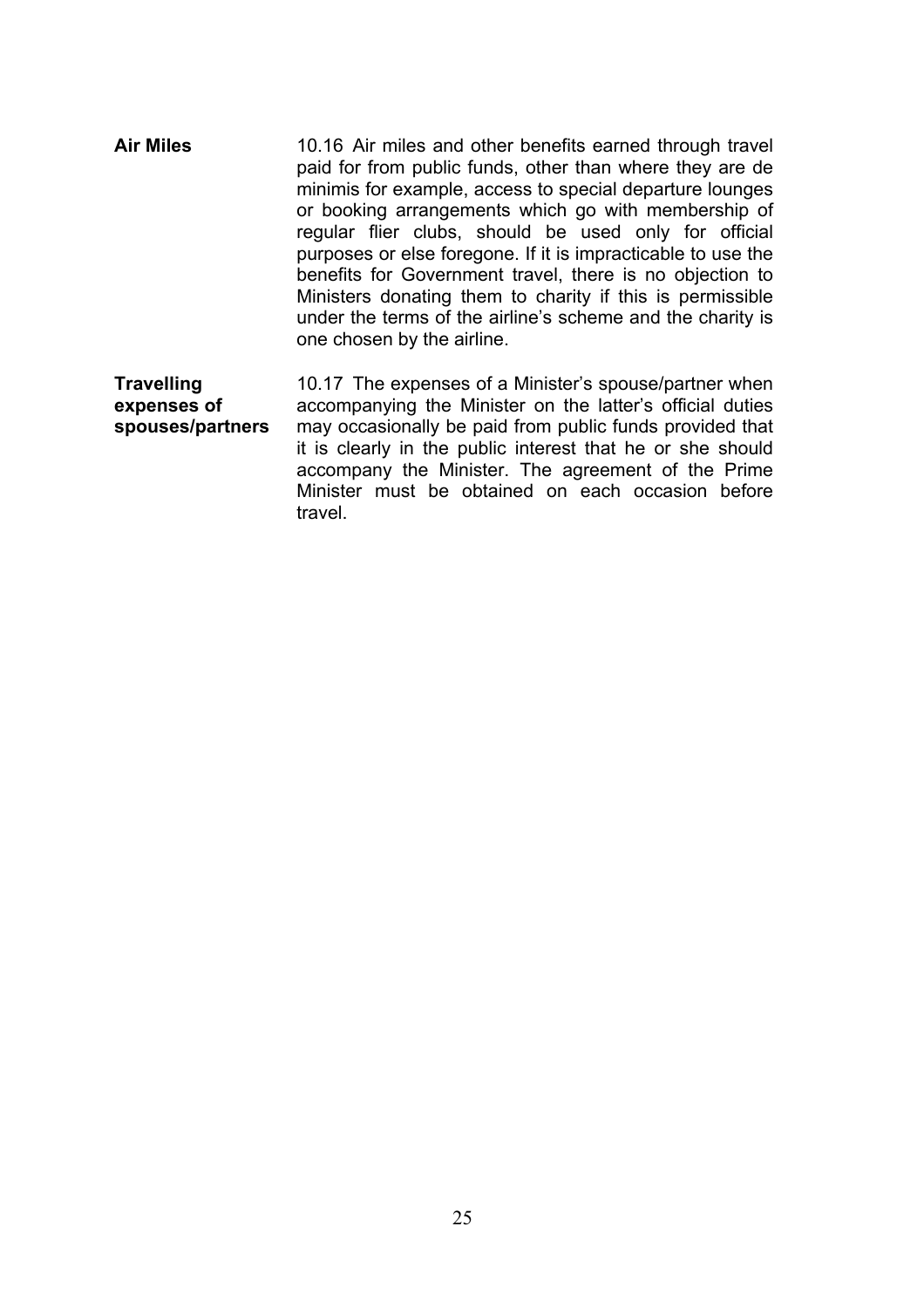## **The Seven Principles of Public Life**

#### **Selflessness**

Holders of public office should act solely in terms of the public interest.

#### **Integrity**

 Holders of public office must avoid placing themselves under any obligation to people or organisations that might try inappropriately to influence their work. They should not act or take decisions in order to gain financial or other material benefits for themselves, their family, or their friends. They must declare and resolve any interests and relationships.

#### **Objectivity**

 Holders of public office must act and take decisions impartially, fairly and on merit, using the best evidence and without discrimination or bias.

#### **Accountability**

 Holders of public office are accountable for their decisions and actions and must submit themselves to whatever scrutiny necessary to ensure this.

#### **Openness**

 Holders of public office should act and take decisions in an open and transparent manner. Information should not be withheld from the public unless there are clear and lawful reasons for doing so. .

#### **Honesty**

Holders of public office should be truthful.

#### **Leadership**

 Holders of public office should exhibit these principles in their own behaviour. They should actively promote and robustly support the principles and be willing to challenge poor behaviour wherever it occurs.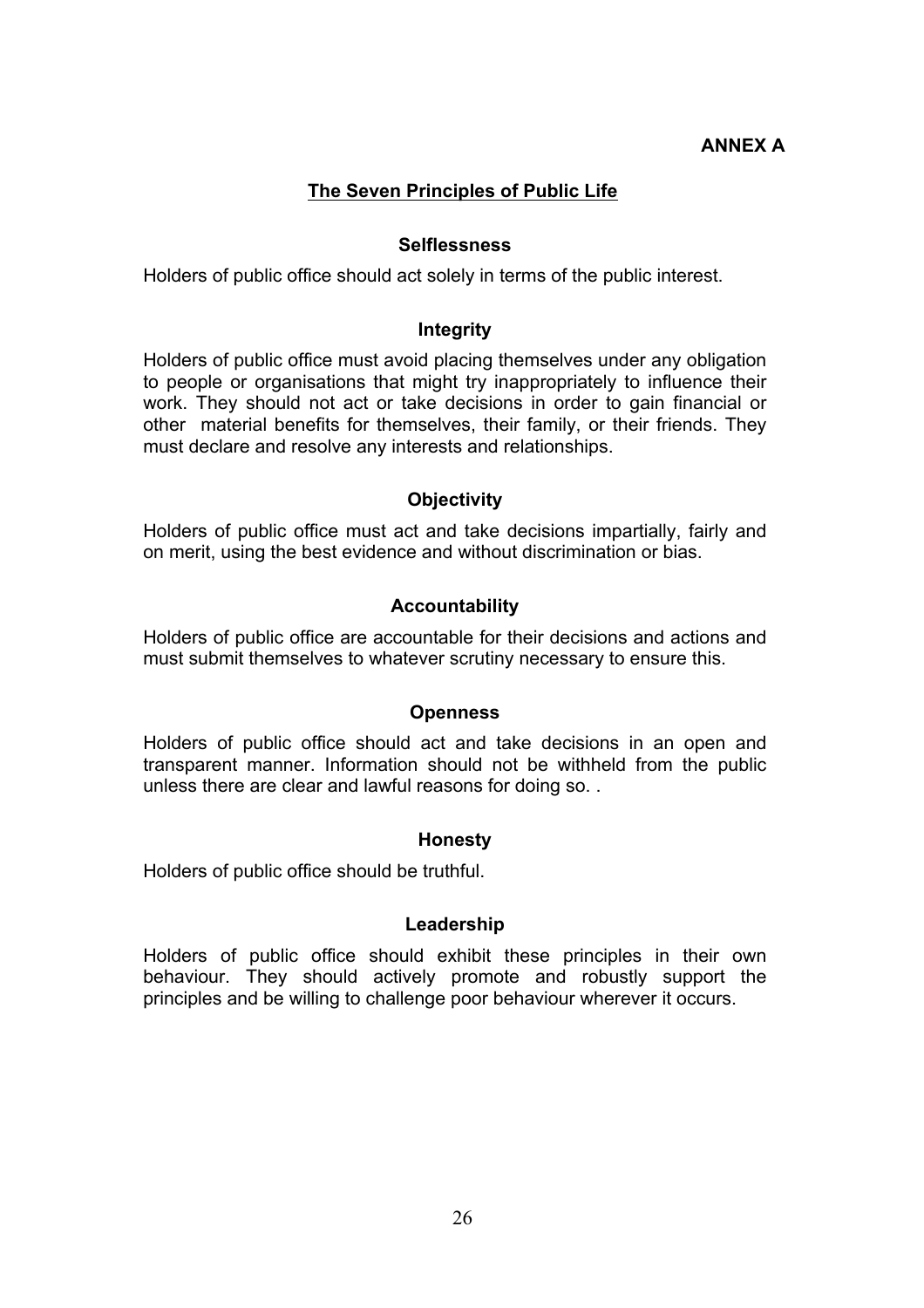### **Business Appointment Rules for Former Ministers**

 **It is in the public interest that former Ministers with experience in Government should be able to move into business or into other areas of public life, and to be able to start a new career or resume a former one. It is equally important that when a former Minister takes up a particular appointment or employment, there should be no cause for any suspicion of impropriety.** 

#### **The Rules**

 **"On leaving office, Ministers will be prohibited from lobbying Government for two years. They must also seek advice from the independent Advisory Committee on Business Appointments about any appointments or employment they wish to take up within two years of leaving office. Former Ministers must abide by the advice of the Committee."** [Ministerial Code, section 7.25]

- 1. The business appointment rules for former Ministers seek to counter suspicion that:
	- a) the decisions and statements of a serving Minister might be influenced by the hope or expectation of future employment with a particular firm or organisation; or
	- b) an employer could make improper use of official information to which a former Minister has had access; or
	- c) there may be cause for concern about the appointment in some other particular respect.

#### **Applications by Former Ministers**

 2. A fully completed application form will in most cases provide the Advisory Committee with the information it requires in order to give its advice. The form can be accessed at:

[https://www.gov.uk/government/uploads/system/uploads/attachment\\_d](https://www.gov.uk/government/uploads/system/uploads/attachment_data/file/409591/business_appointments_application_form_-_former_ministers__2015_.doc)a [ta/file/409591/business\\_appointments\\_application\\_form\\_](https://www.gov.uk/government/uploads/system/uploads/attachment_data/file/409591/business_appointments_application_form_-_former_ministers__2015_.doc)-[\\_former\\_ministers\\_\\_2015\\_.doc](https://www.gov.uk/government/uploads/system/uploads/attachment_data/file/409591/business_appointments_application_form_-_former_ministers__2015_.doc)

 3. The Committee will need to consider details of the proposed appointment or employment, which includes any proposal to undertake consultancy work. If necessary, the Committee will seek, in confidence, additional information from senior officials of a former Minister's Department(s) about any contact with the prospective employer or its competitors and the nature of any contractual, regulatory or other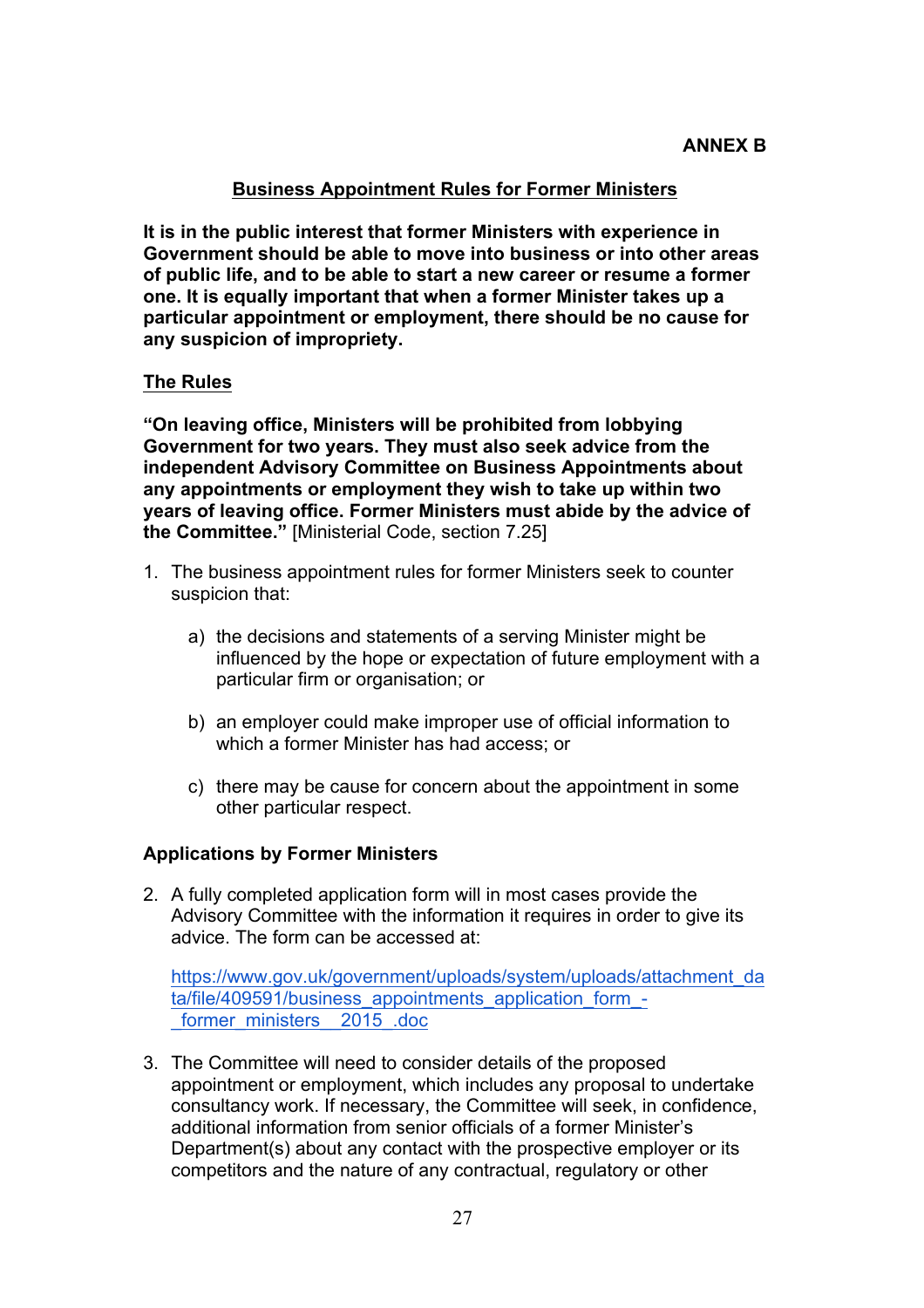relationships with them. The Committee will also, if relevant to the proposed appointment or employment, take account of any other role that the former Minister may have been (or still be) carrying out on behalf of the Government. With the former Minister's permission, the Committee may wish to contact the proposed new employer for clarification of the proposed appointment or employment and notification of the conditions that will apply to it.

- 4.Retrospective applications will not normally be accepted.
- 5. The Advisory Committee will consider each request for advice about an appointment or employment on its merits, against specific tests relating to the following:
	- I. to what extent, if at all, has the former Minister been in a position which could lay him or her open to the suggestion that the appointment was in some way a reward for past favours?
	- II. has the former Minister been in a position where he or she has had access to trade secrets of competitors, knowledge of unannounced Government policy or other sensitive information which could give his or her new employer an unfair or improper advantage?
	- his or her new employer an unfair or improper advantage?<br>III. is there another specific reason why acceptance of the appointment or employment could give rise to public concern on propriety grounds directly related to his or her former Ministerial role?
- 6. The Advisory Committee will need to balance any points arising under these tests against the desirability of former Ministers being able to move into business or other areas of public life, and the need for them to be able to start a new career or resume a former one.

## **Restrictions**

- 7. The Advisory Committee may advise that they see no reason why an appointment or employment should not be taken up forthwith without any condition. However, if it considers that public concern could be of such a degree or character, it may recommend a delay in taking up the appointment, or that for a specified period the former Minister should stand aside from involvement in certain activities, for example, in particular areas of the new employer's business. Any conditions advised may apply for a maximum of two years after the former Minister leaves office. Exceptionally, the Committee may advise that they view a particular appointment or employment to be unsuitable. commercial dealings with his or her former Department, or involvement
- 8. As a general principle, there will be a two-year ban on former Ministers lobbying Government after they leave office. This means that a former Minister should not engage in communication with Government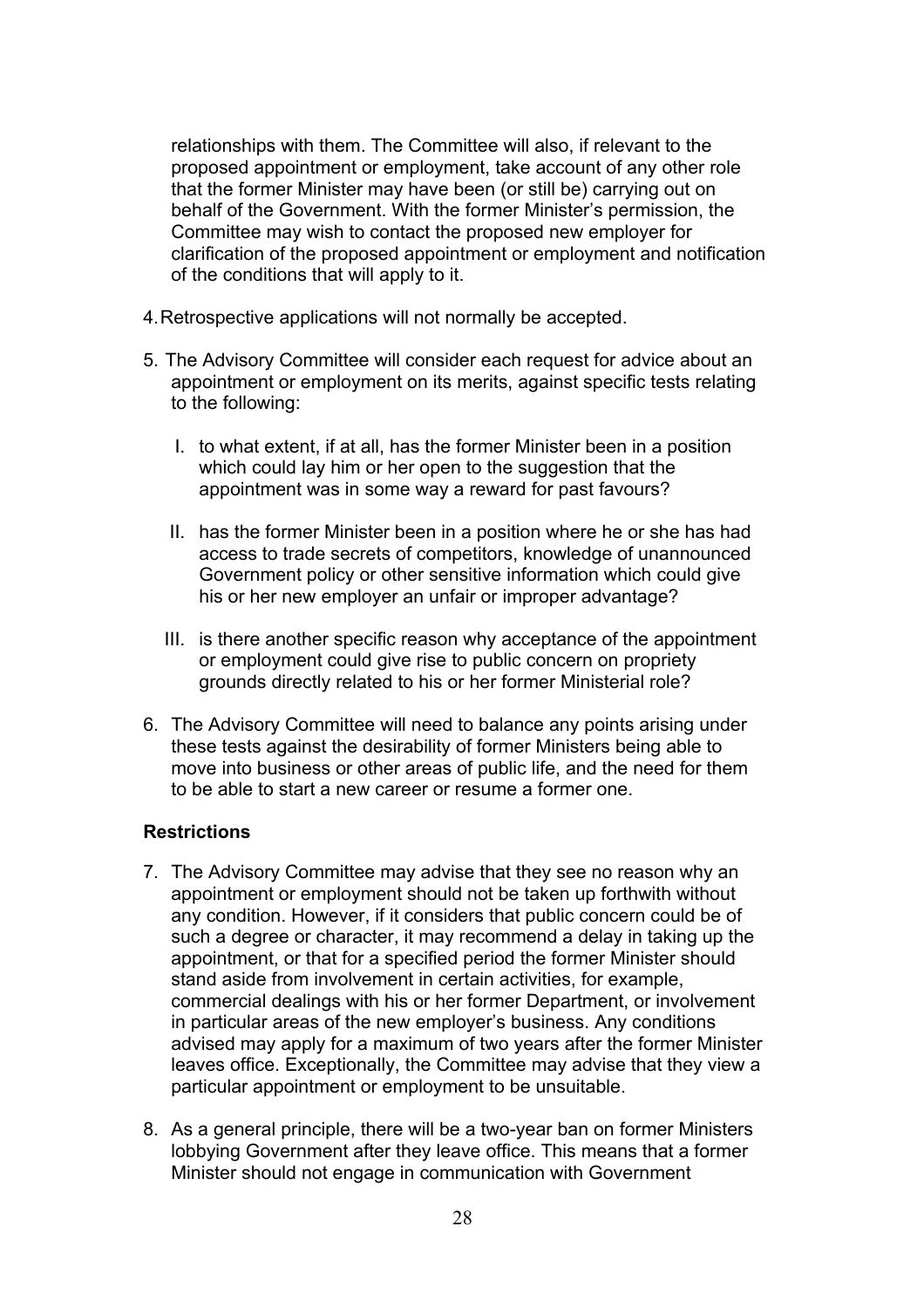(Ministers, civil servants, including special advisers, and other relevant officials/public office holders) – wherever it takes place - with a view to influencing a Government decision, policy or contract award/grant in relation to their own interests or the interests of the organisation by which they are employed, or to whom they are contracted or with which they hold office. This does not prohibit contacts, including at a social or party political level which is unrelated to such lobbying. The Advisory Committee may reduce the two-year lobbying ban if they consider this to be justified by the particular circumstances of an individual application.

- 9. In certain cases, due to the nature of the proposed appointment or employment, the Advisory Committee may, at its discretion, recommend that the lobbying ban need not prevent communications with Government on matters that are an integral part of the normal course of business for the organisation concerned.
- 10.A minimum waiting period of three months from the date of leaving office to taking up an appointment or employment will be expected when the former Minister was a member of Cabinet, and may also be applied to other former Ministers if the Advisory Committee believes this to be warranted by the circumstances of the individual case. The Committee may waive this minimum waiting period if, in its judgement, no question of propriety or public concern arises from the appointment or employment being taken up earlier. Equally, the Committee may consider that public concern about a particular appointment or employment could be of such a degree or character that a longer waiting period is appropriate up to the maximum period of two years that may be applied.
- 11.The Advisory Committee aims to provide their advice within 15 working days from receipt of the required information. Complex cases may take longer, but in such cases, the Advisory Committee's Secretariat will notify the former Minister concerned.
- 12.If, having received the Advisory Committee's advice, a former Minister has concerns, he or she will have an opportunity to make representations to the Committee, including an opportunity to meet with the Committee if they so wish.

## **Publicising the Advisory Committee's Advice1**

l

#### 13.All approaches to the Advisory Committee will be handled in

 $<sup>1</sup>$  The Committee handles personal information provided to it in accordance with the Data</sup> Protection Act 1998. Such information may on limited occasions be published, for example, if the Committee is required to publish information in accordance with the Freedom of Information Act 2000.